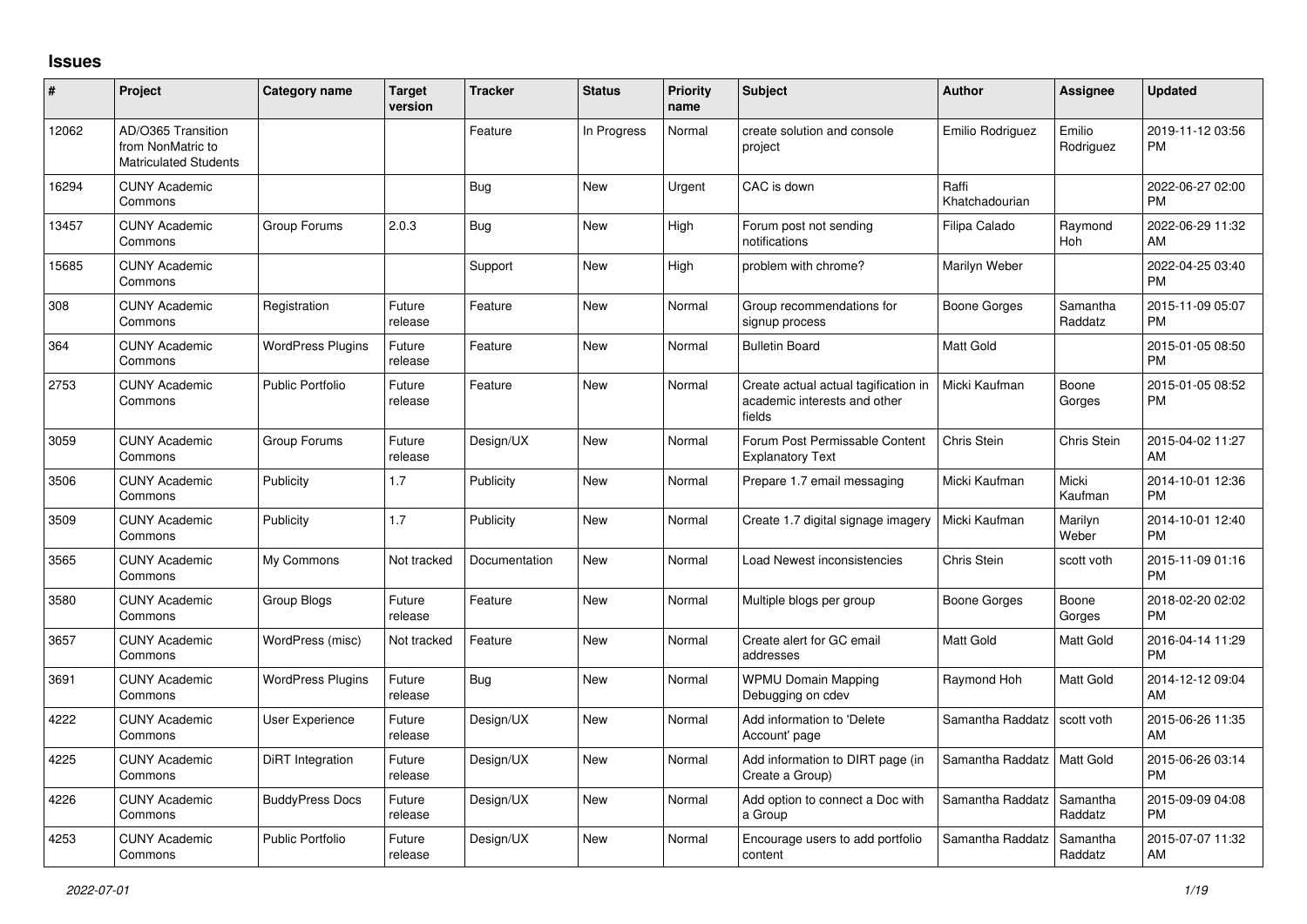| $\pmb{\#}$ | <b>Project</b>                  | Category name              | <b>Target</b><br>version | <b>Tracker</b> | <b>Status</b> | <b>Priority</b><br>name | <b>Subject</b>                                                                    | <b>Author</b>           | Assignee            | <b>Updated</b>                |
|------------|---------------------------------|----------------------------|--------------------------|----------------|---------------|-------------------------|-----------------------------------------------------------------------------------|-------------------------|---------------------|-------------------------------|
| 4481       | <b>CUNY Academic</b><br>Commons | Events                     | Future<br>release        | Feature        | <b>New</b>    | Normal                  | Group admins/mods should have<br>the ability to unlink an event from<br>the group | Boone Gorges            | Boone<br>Gorges     | 2017-04-24 03:53<br><b>PM</b> |
| 4592       | <b>CUNY Academic</b><br>Commons | Events                     | Future<br>release        | Design/UX      | New           | Normal                  | Event Creation - Venue Dropdown<br>Slow                                           | Samantha Raddatz        | Boone<br>Gorges     | 2015-09-14 04:56<br><b>PM</b> |
| 4622       | <b>CUNY Academic</b><br>Commons | <b>Public Portfolio</b>    | Future<br>release        | Design/UX      | <b>New</b>    | Normal                  | <b>Profile Visibility Settings</b>                                                | Samantha Raddatz        | Samantha<br>Raddatz | 2015-09-21 12:18<br><b>PM</b> |
| 4635       | <b>CUNY Academic</b><br>Commons | Authentication             | Future<br>release        | Feature        | <b>New</b>    | Normal                  | Allow non-WP authentication                                                       | Boone Gorges            | Sonja Leix          | 2019-03-01 02:05<br><b>PM</b> |
| 4972       | <b>CUNY Academic</b><br>Commons | Analytics                  | Not tracked              | <b>Bug</b>     | New           | Normal                  | <b>Newsletter Analytics</b>                                                       | Stephen Real            | Matt Gold           | 2015-12-09 12:54<br><b>PM</b> |
| 5182       | <b>CUNY Academic</b><br>Commons | Social Paper               | Future<br>release        | Design/UX      | <b>New</b>    | Normal                  | "Publishing" a private paper on<br>social paper?                                  | Raffi<br>Khatchadourian | Boone<br>Gorges     | 2016-10-13 04:12<br><b>PM</b> |
| 5183       | <b>CUNY Academic</b><br>Commons | Social Paper               | Future<br>release        | Design/UX      | <b>New</b>    | Normal                  | Creating a new paper when<br>viewing an existing paper                            | Raffi<br>Khatchadourian | Samantha<br>Raddatz | 2016-02-02 12:09<br><b>PM</b> |
| 5199       | <b>CUNY Academic</b><br>Commons | Social Paper               | Future<br>release        | Feature        | <b>New</b>    | Normal                  | add tables to the SP editor                                                       | Marilyn Weber           |                     | 2016-10-24 11:27<br>AM        |
| 5205       | <b>CUNY Academic</b><br>Commons | Social Paper               | Future<br>release        | Feature        | <b>New</b>    | Normal                  | Social Paper folders                                                              | Marilyn Weber           |                     | 2016-02-11 10:24<br><b>PM</b> |
| 5282       | <b>CUNY Academic</b><br>Commons | Social Paper               | Future<br>release        | Bug            | <b>New</b>    | Normal                  | Replying via email directs to paper<br>but not individual comment.                | Marilyn Weber           | Raymond<br>Hoh      | 2016-03-02 01:48<br><b>PM</b> |
| 5298       | <b>CUNY Academic</b><br>Commons |                            | Not tracked              | Publicity      | New           | Normal                  | Survey Pop-Up Text                                                                | Samantha Raddatz        | Samantha<br>Raddatz | 2016-03-22 12:27<br><b>PM</b> |
| 5397       | <b>CUNY Academic</b><br>Commons | Social Paper               | Future<br>release        | Feature        | <b>New</b>    | Normal                  | frustrating to have to<br>enable/disable in SP                                    | Marilyn Weber           | Samantha<br>Raddatz | 2016-04-20 03:39<br><b>PM</b> |
| 5488       | <b>CUNY Academic</b><br>Commons | Social Paper               | Future<br>release        | <b>Bug</b>     | <b>New</b>    | Normal                  | Add a "last edited by" field to<br>Social Paper group directories                 | Boone Gorges            |                     | 2016-04-21 10:05<br><b>PM</b> |
| 5489       | <b>CUNY Academic</b><br>Commons | Social Paper               | Future<br>release        | Feature        | <b>New</b>    | Normal                  | Asc/desc sorting for Social Paper<br>directories                                  | Boone Gorges            |                     | 2016-04-21 10:06<br><b>PM</b> |
| 5679       | <b>CUNY Academic</b><br>Commons | Analytics                  | Not tracked              | Feature        | <b>New</b>    | Normal                  | Logged In Users for GA                                                            | Valerie Townsend        | Valerie<br>Townsend | 2016-06-11 09:49<br>AM        |
| 5992       | <b>CUNY Academic</b><br>Commons | <b>Email Notifications</b> | Future<br>release        | Feature        | <b>New</b>    | Normal                  | Changing the From line of<br>autogenerated blog emails                            | Marilyn Weber           |                     | 2018-09-27 05:19<br><b>PM</b> |
| 6078       | <b>CUNY Academic</b><br>Commons | <b>Blogs (BuddyPress)</b>  | Future<br>release        | Feature        | New           | Normal                  | <b>Explore Adding Network Blog</b><br>Metadata Plugin                             | Luke Waltzer            | Luke Waltzer        | 2016-10-11 10:29<br><b>PM</b> |
| 6332       | <b>CUNY Academic</b><br>Commons | WordPress (misc)           | Future<br>release        | Feature        | New           | Normal                  | Allow uploaded files to be marked<br>as private in an ad hoc way                  | <b>Boone Gorges</b>     |                     | 2016-10-17 11:41<br><b>PM</b> |
| 6665       | <b>CUNY Academic</b><br>Commons |                            | Not tracked              | Publicity      | <b>New</b>    | Normal                  | Dead Link in 1.10 announcement<br>post                                            | Paige Dupont            | Stephen Real        | 2016-12-01 03:11<br><b>PM</b> |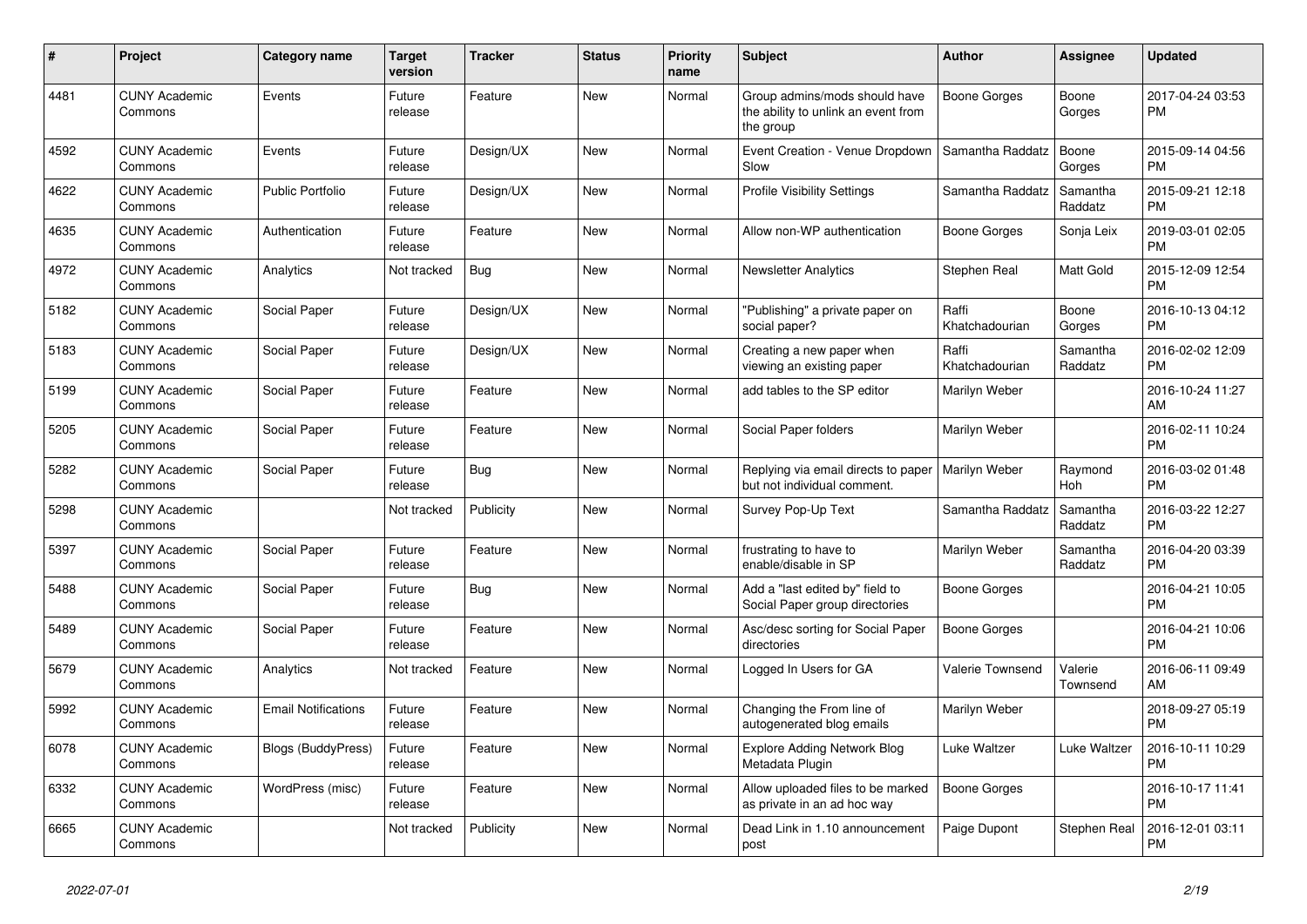| #     | Project                         | <b>Category name</b>     | <b>Target</b><br>version | <b>Tracker</b> | <b>Status</b> | <b>Priority</b><br>name | <b>Subject</b>                                                                                                                               | Author                  | Assignee           | <b>Updated</b>                |
|-------|---------------------------------|--------------------------|--------------------------|----------------|---------------|-------------------------|----------------------------------------------------------------------------------------------------------------------------------------------|-------------------------|--------------------|-------------------------------|
| 6755  | <b>CUNY Academic</b><br>Commons | WordPress (misc)         | Future<br>release        | Bug            | New           | Normal                  | Cannot Deactivate Plugin                                                                                                                     | Laura Kane              |                    | 2016-11-16 01:12<br><b>PM</b> |
| 7022  | <b>CUNY Academic</b><br>Commons | Announcements            | Future<br>release        | <b>Bug</b>     | New           | Normal                  | Sitewide announcements should<br>be displayed on, and dismissable<br>from, mapped domains                                                    | <b>Boone Gorges</b>     | Boone<br>Gorges    | 2018-03-22 10:18<br>AM        |
| 7624  | <b>CUNY Academic</b><br>Commons | BuddyPress (misc)        | Future<br>release        | Design/UX      | New           | Normal                  | <b>BP</b> Notifications                                                                                                                      | Luke Waltzer            | Paige Dupont       | 2017-02-08 10:43<br><b>PM</b> |
| 7663  | <b>CUNY Academic</b><br>Commons | Social Paper             | Future<br>release        | Bug            | New           | Normal                  | Social Paper notifications not<br>formatted correctly on secondary<br>sites                                                                  | <b>Boone Gorges</b>     | Boone<br>Gorges    | 2018-04-16 03:52<br><b>PM</b> |
| 7928  | <b>CUNY Academic</b><br>Commons | Group Forums             | Not tracked              | Bug            | New           | Normal                  | Duplicate Forum post                                                                                                                         | Luke Waltzer            | Raymond<br>Hoh     | 2017-04-11 09:27<br><b>PM</b> |
| 7981  | <b>CUNY Academic</b><br>Commons | Social Paper             | Future<br>release        | Bug            | New           | Normal                  | Social Paper comments should<br>not go to spam                                                                                               | Luke Waltzer            | Boone<br>Gorges    | 2018-04-16 03:52<br><b>PM</b> |
| 8211  | <b>CUNY Academic</b><br>Commons | <b>WordPress Themes</b>  | Future<br>release        | Feature        | New           | Normal                  | Theme Suggestions: Material<br>Design-Inspired Themes                                                                                        | Margaret Galvan         | Margaret<br>Galvan | 2017-08-07 02:48<br><b>PM</b> |
| 8440  | <b>CUNY Academic</b><br>Commons | Onboarding               | Not tracked              | Bug            | New           | Normal                  | Create Test Email Accounts for<br><b>Onboarding Project</b>                                                                                  | Stephen Real            | Stephen Real       | 2017-08-01 09:49<br><b>PM</b> |
| 8607  | <b>CUNY Academic</b><br>Commons |                          | Not tracked              | Support        | New           | Normal                  | Paypal?                                                                                                                                      | Marilyn Weber           | Matt Gold          | 2018-05-15 01:37<br><b>PM</b> |
| 8835  | <b>CUNY Academic</b><br>Commons | Blogs (BuddyPress)       | Future<br>release        | Feature        | <b>New</b>    | Normal                  | Extend cuny is shortlinks to sites                                                                                                           | Luke Waltzer            | Boone<br>Gorges    | 2022-04-26 11:59<br>AM        |
| 9346  | <b>CUNY Academic</b><br>Commons | WordPress (misc)         | Not tracked              | Bug            | New           | Normal                  | Clone cetls.bmcc.cuny.edu for<br>development                                                                                                 | Owen Roberts            | Raymond<br>Hoh     | 2018-03-06 05:35<br><b>PM</b> |
| 9420  | <b>CUNY Academic</b><br>Commons | cuny.is                  | Not tracked              | Feature        | <b>New</b>    | Normal                  | Request for http://cuny.is/streams                                                                                                           | Raffi<br>Khatchadourian | Marilyn<br>Weber   | 2018-04-02 10:08<br>AM        |
| 9643  | <b>CUNY Academic</b><br>Commons | Publicity                | Not tracked              | Feature        | <b>New</b>    | Normal                  | Create a page on the Commons<br>for logos etc.                                                                                               | Stephen Real            | Stephen Real       | 2018-04-24 10:53<br>AM        |
| 9720  | <b>CUNY Academic</b><br>Commons | Authentication           | Future<br>release        | Feature        | New           | Normal                  | The Commons should be an<br>oAuth provider                                                                                                   | <b>Boone Gorges</b>     |                    | 2019-03-01 02:04<br><b>PM</b> |
| 9729  | <b>CUNY Academic</b><br>Commons | <b>SEO</b>               | Not tracked              | Support        | New           | Normal                  | 503 Errors showing on<br>newlaborforum.cuny.edu                                                                                              | Diane Krauthamer        | Raymond<br>Hoh     | 2018-05-22 04:48<br><b>PM</b> |
| 9908  | <b>CUNY Academic</b><br>Commons |                          | Not tracked              | Feature        | <b>New</b>    | Normal                  | Is it possible to send email<br>updates to users (or an email<br>address not on the list) for only a<br>single page AFTER being<br>prompted? | Michael Shields         | scott voth         | 2018-06-11 01:34<br>PM        |
| 9926  | <b>CUNY Academic</b><br>Commons | <b>WordPress Plugins</b> | Future<br>release        | Bug            | New           | Normal                  | twitter-mentions-as-comments<br>cron jobs can run long                                                                                       | Boone Gorges            | Boone<br>Gorges    | 2018-10-24 12:34<br>PM.       |
| 10226 | <b>CUNY Academic</b><br>Commons | Courses                  | Future<br>release        | Feature        | New           | Normal                  | Add "My Courses" to drop down<br>list                                                                                                        | scott voth              | Boone<br>Gorges    | 2021-11-19 12:42<br><b>PM</b> |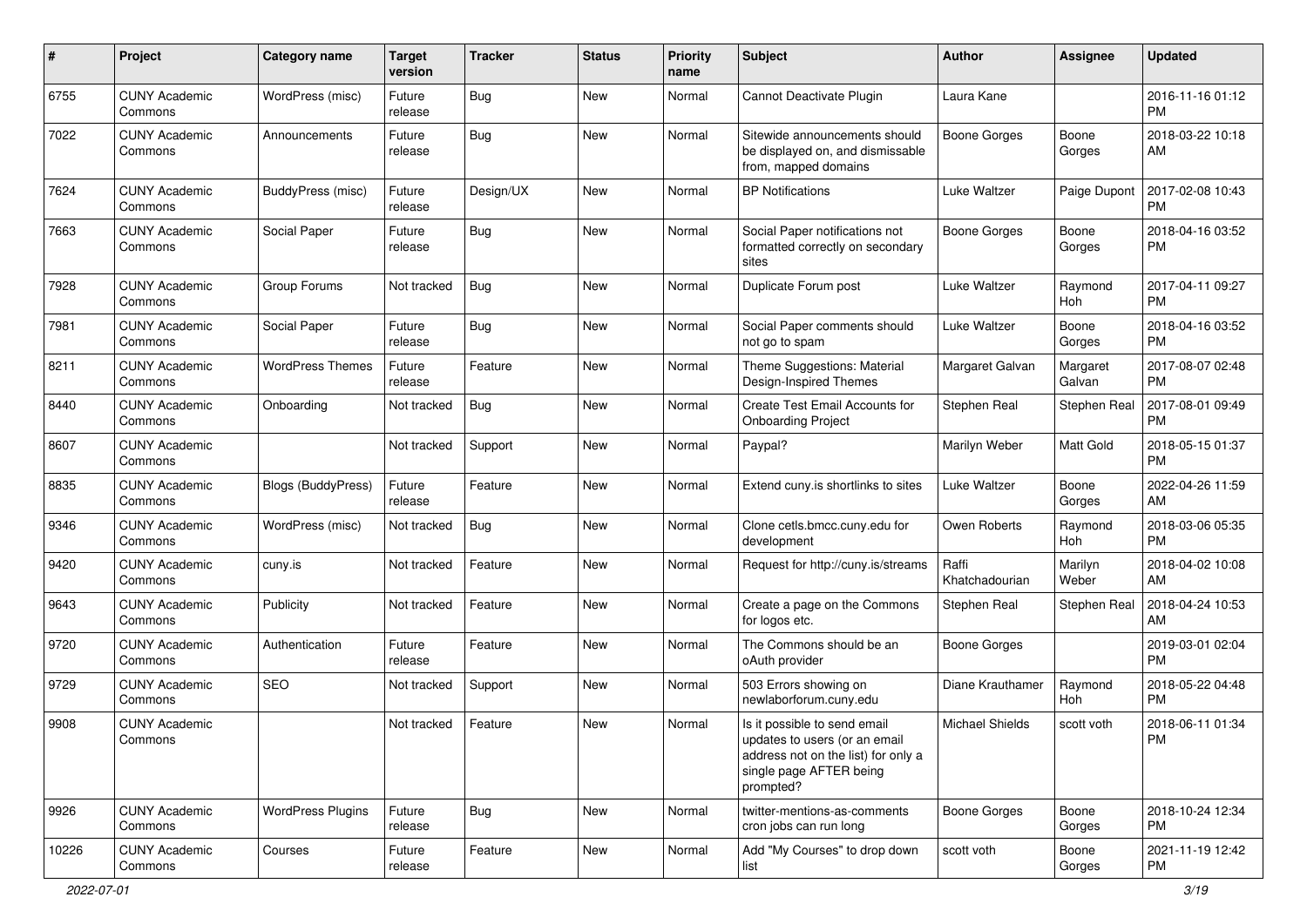| #     | Project                         | Category name               | <b>Target</b><br>version | <b>Tracker</b> | <b>Status</b> | Priority<br>name | <b>Subject</b>                                                                                               | Author              | <b>Assignee</b>    | <b>Updated</b>                |
|-------|---------------------------------|-----------------------------|--------------------------|----------------|---------------|------------------|--------------------------------------------------------------------------------------------------------------|---------------------|--------------------|-------------------------------|
| 10354 | <b>CUNY Academic</b><br>Commons | Public Portfolio            | Future<br>release        | Feature        | <b>New</b>    | Normal           | Opt out of Having a Profile Page                                                                             | scott voth          | Chris Stein        | 2020-05-12 10:43<br>AM        |
| 10439 | <b>CUNY Academic</b><br>Commons | Design                      | 2.1.0                    | Design/UX      | New           | Normal           | Create Style Guide for Commons                                                                               | Sonja Leix          | Sara Cannon        | 2022-06-28 01:43<br><b>PM</b> |
| 10580 | <b>CUNY Academic</b><br>Commons | Information<br>Architecture | Future<br>release        | Design/UX      | <b>New</b>    | Normal           | Primary nav item review                                                                                      | <b>Boone Gorges</b> | Sara Cannon        | 2022-06-28 01:29<br><b>PM</b> |
| 10794 | <b>CUNY Academic</b><br>Commons | Performance                 | Not tracked              | Bug            | <b>New</b>    | Normal           | Memcached connection<br>occasionally breaks                                                                  | Boone Gorges        | Boone<br>Gorges    | 2018-12-06 03:30<br><b>PM</b> |
| 10839 | <b>CUNY Academic</b><br>Commons | About page                  | Not tracked              | Support        | <b>New</b>    | Normal           | <b>Mission Statement Needs</b><br>Revision                                                                   | scott voth          | <b>Matt Gold</b>   | 2018-12-26 10:58<br>AM        |
| 11024 | <b>CUNY Academic</b><br>Commons | WordPress (misc)            | Future<br>release        | Bug            | New           | Normal           | Subsites should not show "you<br>should update your .htaccess<br>now" notice after permalink setting<br>save | <b>Boone Gorges</b> |                    | 2019-01-28 01:35<br><b>PM</b> |
| 11243 | <b>CUNY Academic</b><br>Commons | <b>BuddyPress</b> (misc)    | Future<br>release        | Bug            | <b>New</b>    | Normal           | Audit bp-custom.php                                                                                          | Raymond Hoh         | Raymond<br>Hoh     | 2022-04-26 11:59<br>AM        |
| 11392 | <b>CUNY Academic</b><br>Commons |                             | Future<br>release        | Bug            | New           | Normal           | Migrate users away from<br><b>StatPress</b>                                                                  | <b>Boone Gorges</b> |                    | 2019-04-23 03:53<br><b>PM</b> |
| 11393 | <b>CUNY Academic</b><br>Commons |                             | Not tracked              | Publicity      | <b>New</b>    | Normal           | After 1.15 release, ceate a hero<br>slide and post about adding a site<br>to a group                         | scott voth          | Patrick<br>Sweeney | 2019-05-14 10:32<br>AM        |
| 11496 | <b>CUNY Academic</b><br>Commons | <b>Public Portfolio</b>     | 1.15.2                   | Support        | <b>New</b>    | Normal           | Replace Twitter Icon on Member<br>Portfolio page                                                             | scott voth          | Boone<br>Gorges    | 2019-06-06 01:03<br><b>PM</b> |
| 11531 | <b>CUNY Academic</b><br>Commons | Events                      | Future<br>release        | Feature        | <b>New</b>    | Normal           | Main Events calendar should<br>include non-public events that<br>user has access to                          | scott voth          | Boone<br>Gorges    | 2019-06-11 10:00<br>AM        |
| 11545 | <b>CUNY Academic</b><br>Commons | <b>WordPress Plugins</b>    | Not tracked              | Support        | <b>New</b>    | Normal           | Twitter searches in WordPress                                                                                | Gina Cherry         | Matt Gold          | 2019-09-23 01:03<br><b>PM</b> |
| 11624 | <b>CUNY Academic</b><br>Commons | WordPress (misc)            | Not tracked              | Support        | <b>New</b>    | Normal           | Change pages into posts or swap<br>database for a Commons site?                                              | Stephen Klein       | Raymond<br>Hoh     | 2019-07-09 11:04<br>AM        |
| 11789 | <b>CUNY Academic</b><br>Commons | Courses                     | Future<br>release        | Feature        | New           | Normal           | Ability to remove item from<br>Courses list                                                                  | Laurie Hurson       | Sonja Leix         | 2019-09-24 12:28<br><b>PM</b> |
| 11834 | <b>CUNY Academic</b><br>Commons | <b>Group Files</b>          | Future<br>release        | Feature        | <b>New</b>    | Normal           | Improved tools for managing<br>group file folders                                                            | <b>Boone Gorges</b> | Sonja Leix         | 2019-09-06 03:55<br><b>PM</b> |
| 11843 | <b>CUNY Academic</b><br>Commons | WordPress (misc)            | Future<br>release        | Design/UX      | New           | Normal           | Tweaking the Gutenberg Editor<br>Interface                                                                   | Laurie Hurson       |                    | 2022-04-26 12:00<br>PM.       |
| 11860 | <b>CUNY Academic</b><br>Commons | Registration                | Future<br>release        | Feature        | New           | Normal           | <b>Ensure Students Are Aware They</b><br>Can Use Aliases At Registration                                     | scott voth          |                    | 2019-09-24 08:46<br>AM        |
| 11879 | <b>CUNY Academic</b><br>Commons |                             | Not tracked              | Bug            | New           | Normal           | Hypothesis comments appearing<br>on multiple, different pdfs across<br>blogs                                 | Laurie Hurson       | Laurie Hurson      | 2019-09-19 02:39<br><b>PM</b> |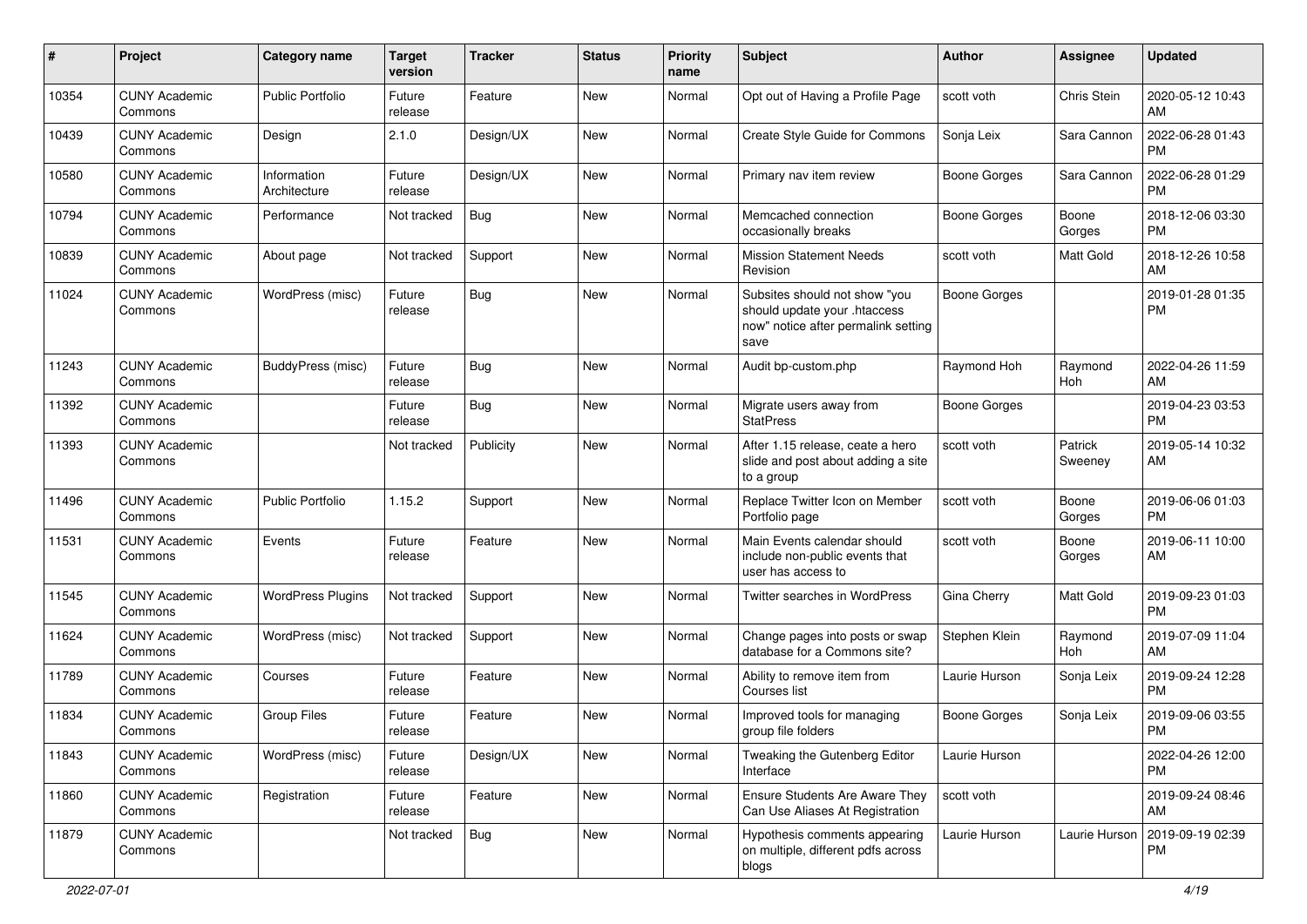| #     | <b>Project</b>                  | Category name              | Target<br>version | <b>Tracker</b> | <b>Status</b> | <b>Priority</b><br>name | <b>Subject</b>                                                | <b>Author</b>       | Assignee           | <b>Updated</b>                |
|-------|---------------------------------|----------------------------|-------------------|----------------|---------------|-------------------------|---------------------------------------------------------------|---------------------|--------------------|-------------------------------|
| 11883 | <b>CUNY Academic</b><br>Commons | Help/Codex                 | Not tracked       | Support        | <b>New</b>    | Normal                  | Need Embedding Help Page<br>Update (Tableau)                  | Anthony Wheeler     | scott voth         | 2019-09-24 08:49<br>AM        |
| 12042 | <b>CUNY Academic</b><br>Commons | <b>Email Notifications</b> | Future<br>release | Feature        | New           | Normal                  | Improved error logging for BPGES<br>send queue                | <b>Boone Gorges</b> | Boone<br>Gorges    | 2021-11-19 12:25<br><b>PM</b> |
| 12091 | <b>CUNY Academic</b><br>Commons | <b>Group Files</b>         | Future<br>release | Feature        | <b>New</b>    | Normal                  | Improved pre-upload file validation<br>for bp-group-documents | Boone Gorges        | Boone<br>Gorges    | 2019-11-14 01:21<br><b>PM</b> |
| 12247 | <b>CUNY Academic</b><br>Commons | Publicity                  | Not tracked       | Support        | New           | Normal                  | <b>Screenshot of First Commons</b><br>Homepage                | scott voth          | scott voth         | 2020-01-14 12:08<br><b>PM</b> |
| 12328 | <b>CUNY Academic</b><br>Commons |                            | Not tracked       | Support        | <b>New</b>    | Normal                  | Sign up Code for Non-CUNY<br>Faculty                          | Laurie Hurson       |                    | 2020-01-28 10:25<br>AM.       |
| 12352 | <b>CUNY Academic</b><br>Commons |                            | Not tracked       | Support        | <b>New</b>    | Normal                  | "posts list" page builder block<br>option                     | Marilyn Weber       |                    | 2020-02-03 01:29<br><b>PM</b> |
| 12382 | <b>CUNY Academic</b><br>Commons | Membership                 | Not tracked       | Support        | <b>New</b>    | Normal                  | Email request change                                          | Marilyn Weber       | Marilyn<br>Weber   | 2020-02-06 12:56<br><b>PM</b> |
| 12392 | <b>CUNY Academic</b><br>Commons | Help/Codex                 | Not tracked       | Documentation  | <b>New</b>    | Normal                  | Updates to Common Commons<br>Questions on Help Page           | scott voth          | Margaret<br>Galvan | 2020-02-11 10:53<br>AM        |
| 12438 | <b>CUNY Academic</b><br>Commons | Courses                    | Not tracked       | Bug            | <b>New</b>    | Normal                  | Site appearing twice                                          | Laurie Hurson       | Boone<br>Gorges    | 2020-02-18 01:34<br><b>PM</b> |
| 12573 | <b>CUNY Academic</b><br>Commons | <b>WordPress Plugins</b>   | Future<br>release | Bug            | <b>New</b>    | Normal                  | <b>CommentPress Core Issues</b>                               | scott voth          |                    | 2020-03-24 04:32<br><b>PM</b> |
| 12911 | <b>CUNY Academic</b><br>Commons |                            | Not tracked       | Feature        | <b>New</b>    | Normal                  | Block access to xmlrpc.php based<br>on User-Agent             | Boone Gorges        | Boone<br>Gorges    | 2020-06-09 05:12<br><b>PM</b> |
| 13048 | <b>CUNY Academic</b><br>Commons | Shortcodes and<br>embeds   | Future<br>release | Feature        | <b>New</b>    | Normal                  | Jupyter Notebooks support                                     | Boone Gorges        |                    | 2020-07-14 11:46<br>AM        |
| 13199 | <b>CUNY Academic</b><br>Commons | Group Forums               | Future<br>release | Feature        | New           | Normal                  | Favoring Groups over bbPress<br>plugin                        | Colin McDonald      | Colin<br>McDonald  | 2021-11-19 12:28<br><b>PM</b> |
| 13286 | <b>CUNY Academic</b><br>Commons |                            | Not tracked       | Support        | New           | Normal                  | problem connecting with<br>WordPress app                      | Marilyn Weber       | Raymond<br>Hoh     | 2020-09-08 11:16<br>AM.       |
| 13331 | <b>CUNY Academic</b><br>Commons | Site cloning               | Future<br>release | Bug            | New           | Normal                  | Combine Site Template and Clone<br>operations                 | Boone Gorges        | Jeremy Felt        | 2021-11-19 12:39<br><b>PM</b> |
| 13358 | <b>CUNY Academic</b><br>Commons | Group Forums               | Future<br>release | Feature        | New           | Normal                  | Improved UI for group forum<br>threading settings             | Boone Gorges        | Raymond<br>Hoh     | 2021-11-19 12:27<br><b>PM</b> |
| 13370 | <b>CUNY Academic</b><br>Commons | Group Library              | Future<br>release | Feature        | New           | Normal                  | Library bulk deletion and folder<br>editing                   | Colin McDonald      | Boone<br>Gorges    | 2020-10-13 10:41<br>AM.       |
| 13430 | <b>CUNY Academic</b><br>Commons | Reply By Email             | Not tracked       | Bug            | New           | Normal                  | Delay in RBE                                                  | Luke Waltzer        | Raymond<br>Hoh     | 2020-10-13 11:16<br>AM.       |
| 13466 | <b>CUNY Academic</b><br>Commons | Cavalcade                  | Future<br>release | Feature        | <b>New</b>    | Normal                  | Automated cleanup for duplicate<br>Cavalcade tasks            | Boone Gorges        | Boone<br>Gorges    | 2020-10-13 05:24<br>PM        |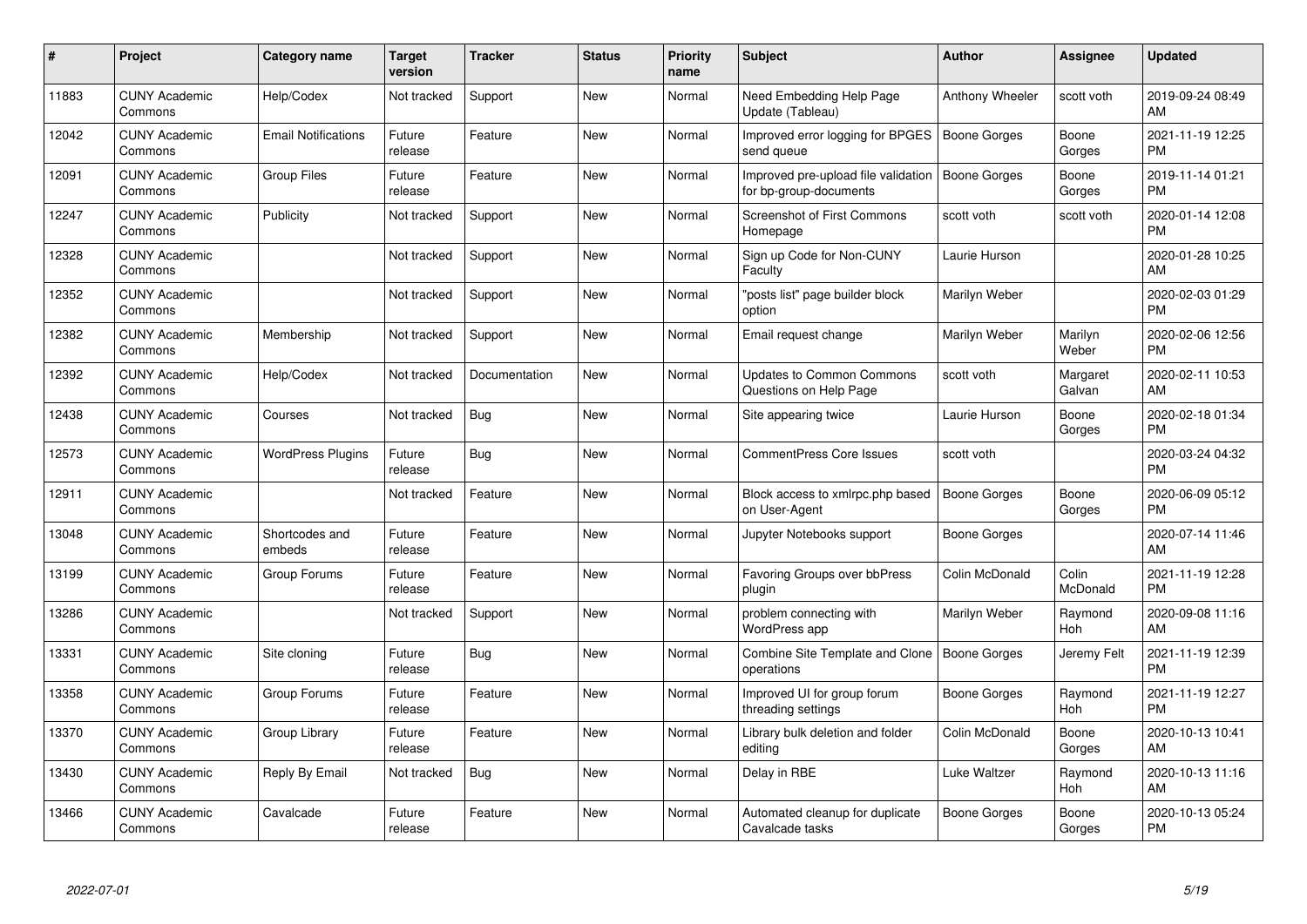| #     | <b>Project</b>                  | <b>Category name</b>           | <b>Target</b><br>version | <b>Tracker</b> | <b>Status</b> | <b>Priority</b><br>name | <b>Subject</b>                                                                             | <b>Author</b>           | Assignee        | <b>Updated</b>                |
|-------|---------------------------------|--------------------------------|--------------------------|----------------|---------------|-------------------------|--------------------------------------------------------------------------------------------|-------------------------|-----------------|-------------------------------|
| 13650 | <b>CUNY Academic</b><br>Commons | Group Library                  | Future<br>release        | Feature        | <b>New</b>    | Normal                  | Forum Attachments in Group<br>Library                                                      | Laurie Hurson           |                 | 2021-11-19 12:30<br><b>PM</b> |
| 13835 | <b>CUNY Academic</b><br>Commons | WordPress (misc)               | Future<br>release        | Feature        | New           | Normal                  | Allow OneSearch widget to have<br>'CUNY' as campus                                         | <b>Boone Gorges</b>     | Boone<br>Gorges | 2021-11-19 12:39<br><b>PM</b> |
| 13891 | <b>CUNY Academic</b><br>Commons | Internal Tools and<br>Workflow | 2.1.0                    | Feature        | <b>New</b>    | Normal                  | Migrate automated linting to<br>GitHub Actions                                             | Boone Gorges            | Jeremy Felt     | 2022-06-29 11:13<br>AM        |
| 13949 | <b>CUNY Academic</b><br>Commons |                                | Not tracked              | <b>Bug</b>     | <b>New</b>    | Normal                  | Continued debugging of runaway<br>MySQL connections                                        | <b>Matt Gold</b>        | Boone<br>Gorges | 2021-09-14 10:42<br>AM        |
| 14184 | <b>CUNY Academic</b><br>Commons | <b>Public Portfolio</b>        | Future<br>release        | Feature        | <b>New</b>    | Normal                  | Centralized mechanism for storing<br>Campus affiliations                                   | <b>Boone Gorges</b>     | Boone<br>Gorges | 2022-01-04 11:35<br>AM        |
| 14309 | <b>CUNY Academic</b><br>Commons | Group Library                  | Future<br>release        | Feature        | New           | Normal                  | Better handling of<br>bp_group_document file download<br>attempts when file is not present | <b>Boone Gorges</b>     | Boone<br>Gorges | 2021-11-19 12:28<br><b>PM</b> |
| 14394 | <b>CUNY Academic</b><br>Commons |                                | Not tracked              | Feature        | <b>New</b>    | Normal                  | Commons News Site - redesign                                                               | scott voth              | scott voth      | 2021-09-14 10:46<br>AM        |
| 14475 | <b>CUNY Academic</b><br>Commons |                                | Not tracked              | Publicity      | New           | Normal                  | <b>OER Showcase Page</b>                                                                   | Laurie Hurson           | Laurie Hurson   | 2021-09-14 10:46<br>AM        |
| 14496 | <b>CUNY Academic</b><br>Commons | Domain Mapping                 | Future<br>release        | Bug            | <b>New</b>    | Normal                  | Mapped domain SSO uses<br>third-party cookies                                              | Raymond Hoh             | Raymond<br>Hoh  | 2021-05-24 04:03<br><b>PM</b> |
| 14787 | <b>CUNY Academic</b><br>Commons | Plugin Packages                | Future<br>release        | Feature        | <b>New</b>    | Normal                  | Creating a "Design" plugin<br>package                                                      | Laurie Hurson           | scott voth      | 2022-04-27 04:56<br><b>PM</b> |
| 14792 | <b>CUNY Academic</b><br>Commons |                                |                          | Bug            | New           | Normal                  | Inconsistent email notifications<br>from gravity forms                                     | Raffi<br>Khatchadourian |                 | 2021-10-04 01:50<br><b>PM</b> |
| 14908 | <b>CUNY Academic</b><br>Commons | Performance                    |                          | Bug            | New           | Normal                  | Stale object cache on cdev                                                                 | Raymond Hoh             | Boone<br>Gorges | 2021-12-07 09:45<br>AM        |
| 14911 | <b>CUNY Academic</b><br>Commons | <b>WordPress Themes</b>        | Not tracked              | Support        | <b>New</b>    | Normal                  | Twentytwentyone theme                                                                      | Marilyn Weber           |                 | 2021-10-28 10:37<br>AM        |
| 14936 | <b>CUNY Academic</b><br>Commons |                                |                          | Bug            | <b>New</b>    | Normal                  | Commons websites blocked by<br>SPS campus network                                          | Laurie Hurson           |                 | 2021-11-03 03:57<br><b>PM</b> |
| 14940 | <b>CUNY Academic</b><br>Commons |                                |                          | Bug            | New           | Normal                  | Discrepancy between Commons<br>profile "sites" and actual # of sites                       | Laurie Hurson           |                 | 2021-11-08 11:09<br>AM        |
| 14987 | <b>CUNY Academic</b><br>Commons | <b>WordPress Plugins</b>       | Future<br>release        | Bug            | New           | Normal                  | Elementor update causes<br>database freeze-up                                              | Boone Gorges            | Boone<br>Gorges | 2021-11-29 12:02<br><b>PM</b> |
| 15045 | <b>CUNY Academic</b><br>Commons |                                |                          | Support        | <b>New</b>    | Normal                  | no result for KCeL in the search<br>box on the commons                                     | Marilyn Weber           |                 | 2021-12-10 11:29<br>AM        |
| 15194 | <b>CUNY Academic</b><br>Commons | Internal Tools and<br>Workflow | 2.1.0                    | Feature        | New           | Normal                  | PHPCS sniff for un-restored<br>switch_to_blog() calls                                      | Boone Gorges            | Jeremy Felt     | 2022-05-26 10:45<br>AM        |
| 15210 | <b>CUNY Academic</b><br>Commons | Analytics                      | Not tracked              | Design/UX      | <b>New</b>    | Normal                  | Google Analytics improvements                                                              | Colin McDonald          | Boone<br>Gorges | 2022-05-24 10:47<br>AM        |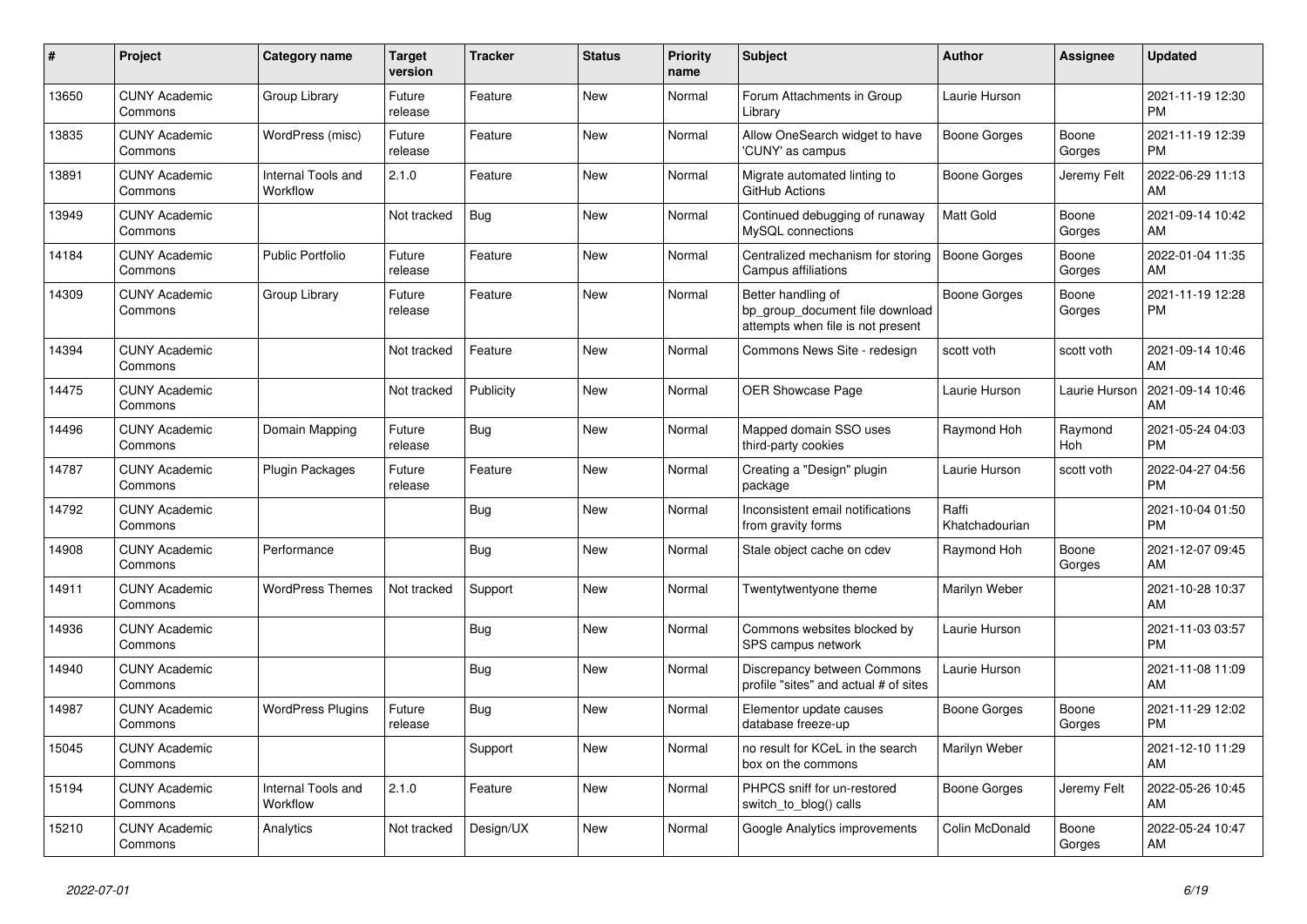| #     | Project                         | <b>Category name</b>     | <b>Target</b><br>version | <b>Tracker</b> | <b>Status</b> | Priority<br>name | <b>Subject</b>                                                                             | <b>Author</b>           | <b>Assignee</b>     | <b>Updated</b>                |
|-------|---------------------------------|--------------------------|--------------------------|----------------|---------------|------------------|--------------------------------------------------------------------------------------------|-------------------------|---------------------|-------------------------------|
| 15565 | <b>CUNY Academic</b><br>Commons |                          |                          | Support        | New           | Normal           | Events - send updates to an email<br>listserv                                              | Marilyn Weber           |                     | 2022-03-10 01:06<br>PM.       |
| 15757 | <b>CUNY Academic</b><br>Commons |                          |                          | Bug            | New           | Normal           | Members # do not match                                                                     | Laurie Hurson           |                     | 2022-03-30 04:52<br><b>PM</b> |
| 15767 | <b>CUNY Academic</b><br>Commons | WordPress (misc)         |                          | Support        | New           | Normal           | Site loading slowly                                                                        | scott voth              | Boone<br>Gorges     | 2022-04-04 08:56<br>PM.       |
| 15816 | <b>CUNY Academic</b><br>Commons |                          | Not tracked              | Support        | New           | Normal           | slow loading at SPS                                                                        | Marilyn Weber           |                     | 2022-04-05 01:26<br>PM.       |
| 15883 | <b>CUNY Academic</b><br>Commons |                          | 2.1.0                    | Feature        | <b>New</b>    | Normal           | Release BPGES update                                                                       | Boone Gorges            | Boone<br>Gorges     | 2022-05-26 10:39<br>AM        |
| 16177 | <b>CUNY Academic</b><br>Commons | Reply By Email           |                          | Bug            | New           | Normal           | Switch to Inbound mode for RBE                                                             | Raymond Hoh             | Raymond<br>Hoh      | 2022-05-30 04:32<br><b>PM</b> |
| 16199 | <b>CUNY Academic</b><br>Commons | <b>Directories</b>       | 2.0.3                    | <b>Bug</b>     | New           | Normal           | Removed "Semester" Filter from<br><b>Courses Directory</b>                                 | Laurie Hurson           | Boone<br>Gorges     | 2022-06-29 11:32<br>AM        |
| 16255 | <b>CUNY Academic</b><br>Commons | WordPress (misc)         |                          | Bug            | New           | Normal           | Need to define 'MULTISITE'<br>constant in wp-config.php                                    | Raymond Hoh             |                     | 2022-06-19 09:31<br>AM        |
| 16307 | <b>CUNY Academic</b><br>Commons |                          |                          | <b>Bug</b>     | New           | Normal           | Add brief messaging to<br>accept/decline group membership<br>requests                      | Matt Gold               | Boone<br>Gorges     | 2022-06-27 06:13<br><b>PM</b> |
| 16314 | <b>CUNY Academic</b><br>Commons | <b>WordPress Plugins</b> |                          | Feature        | New           | Normal           | Install Multicollab plug-in?                                                               | Raffi<br>Khatchadourian |                     | 2022-06-29 03:44<br><b>PM</b> |
| 16318 | <b>CUNY Academic</b><br>Commons |                          |                          | <b>Bug</b>     | New           | Normal           | Unable to Access block editor or<br>embed YouTube videos in new<br>pages, in one site only | <b>Syelle Graves</b>    |                     | 2022-06-29 02:24<br><b>PM</b> |
| 16319 | <b>CUNY Academic</b><br>Commons | <b>WordPress Plugins</b> | 2.0.3                    | Bug            | New           | Normal           | Request for Events Calendar Pro<br>5.14.2 update                                           | Raymond Hoh             | Raymond<br>Hoh      | 2022-06-29 03:24<br><b>PM</b> |
| 1166  | <b>CUNY Academic</b><br>Commons | <b>Email Invitations</b> | Future<br>release        | Feature        | New           | Low              | Better organizational tools for Sent<br>Invites                                            | <b>Boone Gorges</b>     | Boone<br>Gorges     | 2015-11-09 06:02<br><b>PM</b> |
| 1167  | <b>CUNY Academic</b><br>Commons | <b>Email Invitations</b> | Future<br>release        | Feature        | <b>New</b>    | Low              | Allow email invitations to be resent                                                       | Boone Gorges            | Boone<br>Gorges     | 2015-11-12 12:53<br>AM        |
| 3048  | <b>CUNY Academic</b><br>Commons | <b>Public Portfolio</b>  | Future<br>release        | Feature        | New           | Low              | Images for rich text profile fields                                                        | Boone Gorges            | Boone<br>Gorges     | 2014-02-19 12:56<br><b>PM</b> |
| 3615  | <b>CUNY Academic</b><br>Commons | Redmine                  | Not tracked              | Feature        | New           | Low              | Create Redmine issues via email                                                            | Dominic Giglio          | Boone<br>Gorges     | 2017-11-16 11:36<br>AM        |
| 4535  | <b>CUNY Academic</b><br>Commons | My Commons               | Future<br>release        | Bug            | New           | Low              | My Commons filter issue                                                                    | scott voth              | Raymond<br>Hoh      | 2015-09-01 11:17<br>AM        |
| 5050  | <b>CUNY Academic</b><br>Commons | Social Paper             | Future<br>release        | Feature        | New           | Low              | Making comments visible in SP<br>editing mode (SP suggestion #1)                           | Marilyn Weber           | Samantha<br>Raddatz | 2019-09-17 11:10<br><b>PM</b> |
| 5052  | <b>CUNY Academic</b><br>Commons | Social Paper             | Future<br>release        | Feature        | New           | Low              | Sentence by sentence or line by<br>line comments (SP suggestion #3)                        | Marilyn Weber           | Boone<br>Gorges     | 2016-02-11 10:24<br><b>PM</b> |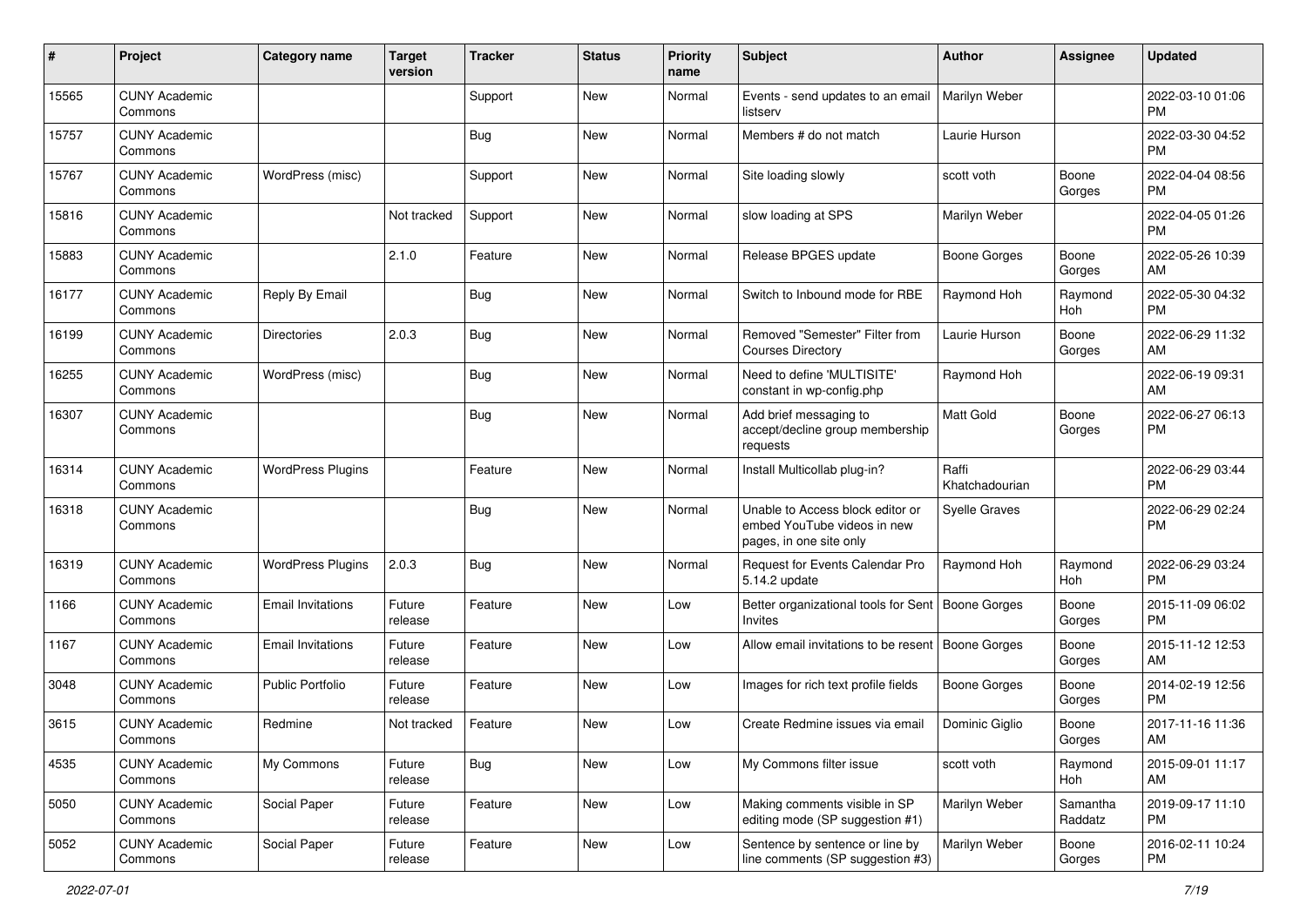| $\#$ | Project                         | <b>Category name</b>           | <b>Target</b><br>version | <b>Tracker</b> | <b>Status</b> | <b>Priority</b><br>name | <b>Subject</b>                                                                                                                                        | Author                  | <b>Assignee</b>     | <b>Updated</b>                |
|------|---------------------------------|--------------------------------|--------------------------|----------------|---------------|-------------------------|-------------------------------------------------------------------------------------------------------------------------------------------------------|-------------------------|---------------------|-------------------------------|
| 5053 | <b>CUNY Academic</b><br>Commons | Social Paper                   | Future<br>release        | Feature        | New           | Low                     | Scrollable menu to add readers<br>(SP suggestion #4)                                                                                                  | Marilyn Weber           | Samantha<br>Raddatz | 2016-04-21 05:21<br><b>PM</b> |
| 5058 | <b>CUNY Academic</b><br>Commons | Social Paper                   | Future<br>release        | Feature        | New           | Low                     | Can there be a clearer signal that<br>even when comments have<br>already been made you add<br>comments by clicking on the side?<br>(SP suggestion #5) | Marilyn Weber           | Samantha<br>Raddatz | 2016-02-11 10:24<br><b>PM</b> |
| 6389 | <b>CUNY Academic</b><br>Commons | <b>BuddyPress Docs</b>         | Future<br>release        | Feature        | New           | Low                     | Make Discussion Area Visible<br>When Editing a Doc                                                                                                    | Luke Waltzer            | Boone<br>Gorges     | 2016-10-21 04:16<br><b>PM</b> |
| 6749 | <b>CUNY Academic</b><br>Commons | Events                         | Future<br>release        | Bug            | New           | Low                     | BPEO iCal request can trigger<br>very large number of DB queries                                                                                      | <b>Boone Gorges</b>     | Raymond<br>Hoh      | 2016-11-15 10:09<br><b>PM</b> |
| 8498 | <b>CUNY Academic</b><br>Commons | <b>WordPress Plugins</b>       | Future<br>release        | Feature        | New           | Low                     | <b>Gravity Forms Email Users</b>                                                                                                                      | Raffi<br>Khatchadourian | Matt Gold           | 2017-10-13 12:58<br><b>PM</b> |
| 370  | <b>CUNY Academic</b><br>Commons | Registration                   | Future<br>release        | Feature        | Assigned      | High                    | <b>Guest Accounts</b>                                                                                                                                 | <b>Matt Gold</b>        | Matt Gold           | 2015-04-09 09:33<br><b>PM</b> |
| 3230 | <b>CUNY Academic</b><br>Commons | Internal Tools and<br>Workflow | Not tracked              | Feature        | Assigned      | High                    | Scripts for quicker<br>provisioning/updating of<br>development environments                                                                           | <b>Boone Gorges</b>     | Boone<br>Gorges     | 2016-01-26 04:54<br><b>PM</b> |
| 5691 | <b>CUNY Academic</b><br>Commons | Blogs (BuddyPress)             | Future<br>release        | Bug            | Assigned      | High                    | Differing numbers on Sites display                                                                                                                    | Matt Gold               | Raymond<br>Hoh      | 2016-06-13 01:37<br><b>PM</b> |
| 287  | <b>CUNY Academic</b><br>Commons | WordPress (misc)               | Future<br>release        | Feature        | Assigned      | Normal                  | Create troubleshooting tool for<br>account sign-up                                                                                                    | <b>Matt Gold</b>        | Boone<br>Gorges     | 2015-11-09 06:17<br><b>PM</b> |
| 365  | <b>CUNY Academic</b><br>Commons | WordPress (misc)               | Future<br>release        | Feature        | Assigned      | Normal                  | <b>Create Mouseover Tooltips</b><br>throughout Site                                                                                                   | <b>Matt Gold</b>        | Chris Stein         | 2015-11-09 06:18<br><b>PM</b> |
| 377  | <b>CUNY Academic</b><br>Commons | BuddyPress (misc)              | Future<br>release        | Feature        | Assigned      | Normal                  | Like buttons                                                                                                                                          | Matt Gold               | Boone<br>Gorges     | 2010-11-16 05:13<br><b>PM</b> |
| 412  | <b>CUNY Academic</b><br>Commons | <b>WordPress Themes</b>        | Future<br>release        | Feature        | Assigned      | Normal                  | <b>Featured Themes</b>                                                                                                                                | Matt Gold               | Dominic<br>Giglio   | 2015-01-05 08:44<br><b>PM</b> |
| 435  | <b>CUNY Academic</b><br>Commons | <b>BuddyPress (misc)</b>       | Future<br>release        | Feature        | Assigned      | Normal                  | Include Avatar Images in Forum<br><b>Post Notification Emails</b>                                                                                     | Matt Gold               | Boone<br>Gorges     | 2010-12-08 12:40<br><b>PM</b> |
| 481  | <b>CUNY Academic</b><br>Commons | Groups (misc)                  | Future<br>release        | Feature        | Assigned      | Normal                  | ability to archive inactive groups<br>and blogs                                                                                                       | Michael Mandiberg       | Samantha<br>Raddatz | 2015-11-09 05:56<br><b>PM</b> |
| 497  | <b>CUNY Academic</b><br>Commons | <b>WordPress Plugins</b>       | Future<br>release        | Feature        | Assigned      | Normal                  | Drag and Drop Ordering on<br>Gallery Post Plugin                                                                                                      | Matt Gold               | Ron Rennick         | 2015-11-09 06:18<br><b>PM</b> |
| 500  | <b>CUNY Academic</b><br>Commons | BuddyPress (misc)              | Future<br>release        | Feature        | Assigned      | Normal                  | Export Group Data                                                                                                                                     | Matt Gold               | Boone<br>Gorges     | 2010-12-19 12:09<br><b>PM</b> |
| 554  | <b>CUNY Academic</b><br>Commons | BuddyPress (misc)              | Future<br>release        | Feature        | Assigned      | Normal                  | Add Trackback notifications to<br>site-wide activity feed                                                                                             | Matt Gold               | Boone<br>Gorges     | 2015-11-09 06:19<br><b>PM</b> |
| 585  | <b>CUNY Academic</b><br>Commons | Group Forums                   | Future<br>release        | Feature        | Assigned      | Normal                  | Merge Forum Topics                                                                                                                                    | Sarah Morgano           | Boone<br>Gorges     | 2011-07-06 04:11<br>PM        |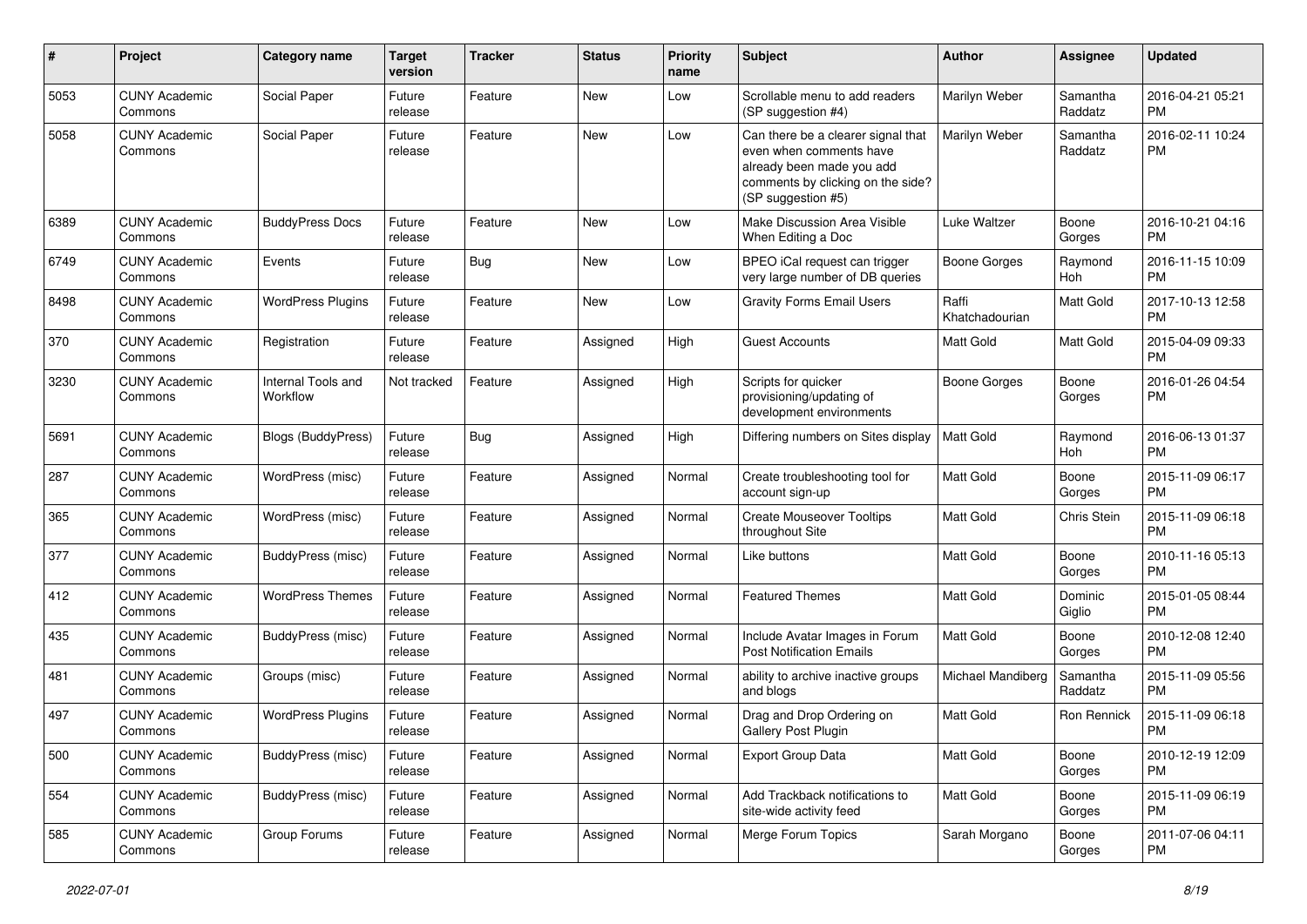| #    | Project                         | <b>Category name</b>     | <b>Target</b><br>version | <b>Tracker</b> | <b>Status</b> | <b>Priority</b><br>name | <b>Subject</b>                                                                            | Author              | <b>Assignee</b>     | <b>Updated</b>                |
|------|---------------------------------|--------------------------|--------------------------|----------------|---------------|-------------------------|-------------------------------------------------------------------------------------------|---------------------|---------------------|-------------------------------|
| 599  | <b>CUNY Academic</b><br>Commons | <b>BuddyPress</b> (misc) | Future<br>release        | Feature        | Assigned      | Normal                  | Consider adding rating plugins for<br><b>BuddyPress/BBPress</b>                           | <b>Matt Gold</b>    | Boone<br>Gorges     | 2011-08-22 06:50<br>PM.       |
| 618  | <b>CUNY Academic</b><br>Commons | <b>BuddyPress Docs</b>   | Future<br>release        | Feature        | Assigned      | Normal                  | <b>BuddyPress Docs: export formats</b>                                                    | <b>Boone Gorges</b> | Boone<br>Gorges     | 2015-11-09 05:38<br><b>PM</b> |
| 635  | <b>CUNY Academic</b><br>Commons | BuddyPress (misc)        | Future<br>release        | Feature        | Assigned      | Normal                  | Big Blue Button -<br>Videoconferencing in Groups and<br><b>Blogs</b>                      | Matt Gold           | Boone<br>Gorges     | 2011-03-14 03:24<br><b>PM</b> |
| 636  | <b>CUNY Academic</b><br>Commons | WordPress (misc)         | Not tracked              | Support        | Assigned      | Normal                  | Create Lynda.com-like Table of<br>Contents for Prospective Tutorial<br><b>Screencasts</b> | Matt Gold           | scott voth          | 2016-02-23 03:12<br>PM        |
| 653  | <b>CUNY Academic</b><br>Commons | Group Blogs              | Future<br>release        | Feature        | Assigned      | Normal                  | Redesign Integration of Groups<br>and Blogs                                               | <b>Matt Gold</b>    | Samantha<br>Raddatz | 2015-11-09 05:40<br><b>PM</b> |
| 658  | <b>CUNY Academic</b><br>Commons | <b>WordPress Plugins</b> | Future<br>release        | Feature        | Assigned      | Normal                  | Rebulid Sitewide Tag Suggestion                                                           | <b>Matt Gold</b>    | Boone<br>Gorges     | 2015-01-05 08:47<br>PM        |
| 860  | <b>CUNY Academic</b><br>Commons | Design                   | Future<br>release        | Design/UX      | Assigned      | Normal                  | <b>Standardize Button Treatment</b><br>Across the Commons                                 | Chris Stein         | Chris Stein         | 2014-05-01 09:45<br>AM        |
| 1105 | <b>CUNY Academic</b><br>Commons | WordPress (misc)         | Future<br>release        | Feature        | Assigned      | Normal                  | Rephrase Blog Privacy Options                                                             | <b>Matt Gold</b>    | Samantha<br>Raddatz | 2015-11-09 06:19<br><b>PM</b> |
| 1422 | <b>CUNY Academic</b><br>Commons | <b>BuddyPress Docs</b>   | Future<br>release        | Feature        | Assigned      | Normal                  | Make "created Doc" activity icons<br>non-mini                                             | <b>Boone Gorges</b> | Boone<br>Gorges     | 2015-11-09 05:48<br>PM.       |
| 1460 | <b>CUNY Academic</b><br>Commons | Analytics                | Future<br>release        | Feature        | Assigned      | Normal                  | Update System Report                                                                      | <b>Brian Foote</b>  | Boone<br>Gorges     | 2015-11-09 06:13<br>PM.       |
| 1508 | <b>CUNY Academic</b><br>Commons | WordPress (misc)         | Future<br>release        | Feature        | Assigned      | Normal                  | Share login cookies across<br>mapped domains                                              | <b>Boone Gorges</b> | Boone<br>Gorges     | 2012-07-02 12:12<br><b>PM</b> |
| 1744 | <b>CUNY Academic</b><br>Commons | <b>BuddyPress Docs</b>   | Future<br>release        | Feature        | Assigned      | Normal                  | Spreadsheet-style Docs                                                                    | Boone Gorges        | Boone<br>Gorges     | 2015-11-09 06:13<br><b>PM</b> |
| 1888 | <b>CUNY Academic</b><br>Commons | Home Page                | Future<br>release        | Feature        | Assigned      | Normal                  | Refactor BP MPO Activity Filter to<br>support proper pagination                           | Sarah Morgano       | Boone<br>Gorges     | 2014-05-01 07:11<br>PM        |
| 2167 | <b>CUNY Academic</b><br>Commons | WordPress (misc)         | Future<br>release        | Bug            | Assigned      | Normal                  | <b>CAC-Livestream Plugin Issues</b>                                                       | Michael Smith       | Dominic<br>Giglio   | 2015-01-02 03:06<br>PM.       |
| 2175 | <b>CUNY Academic</b><br>Commons | WordPress (misc)         | Not tracked              | Support        | Assigned      | Normal                  | Subscibe 2 vs. Jetpack<br>subscription options                                            | local admin         | Matt Gold           | 2016-01-26 04:58<br><b>PM</b> |
| 2523 | <b>CUNY Academic</b><br>Commons | <b>BuddyPress Docs</b>   | Future<br>release        | Feature        | Assigned      | Normal                  | Allow Users to Upload Images to<br>BP Docs                                                | Matt Gold           | Boone<br>Gorges     | 2015-11-09 06:14<br>PM        |
| 2612 | <b>CUNY Academic</b><br>Commons |                          | Not tracked              | Publicity      | Assigned      | Normal                  | Pinterest site for the Commons                                                            | local admin         | Sarah<br>Morgano    | 2016-03-04 11:19<br>AM        |
| 2666 | <b>CUNY Academic</b><br>Commons | About page               | Not tracked              | Documentation  | Assigned      | Normal                  | <b>Update About Text</b>                                                                  | Chris Stein         | Luke Waltzer        | 2016-03-04 11:19<br>AM        |
| 2754 | <b>CUNY Academic</b><br>Commons | Design                   | Future<br>release        | Feature        | Assigned      | Normal                  | Determine strategy for CAC logo<br>handling in top header                                 | Micki Kaufman       | Chris Stein         | 2015-01-05 08:53<br><b>PM</b> |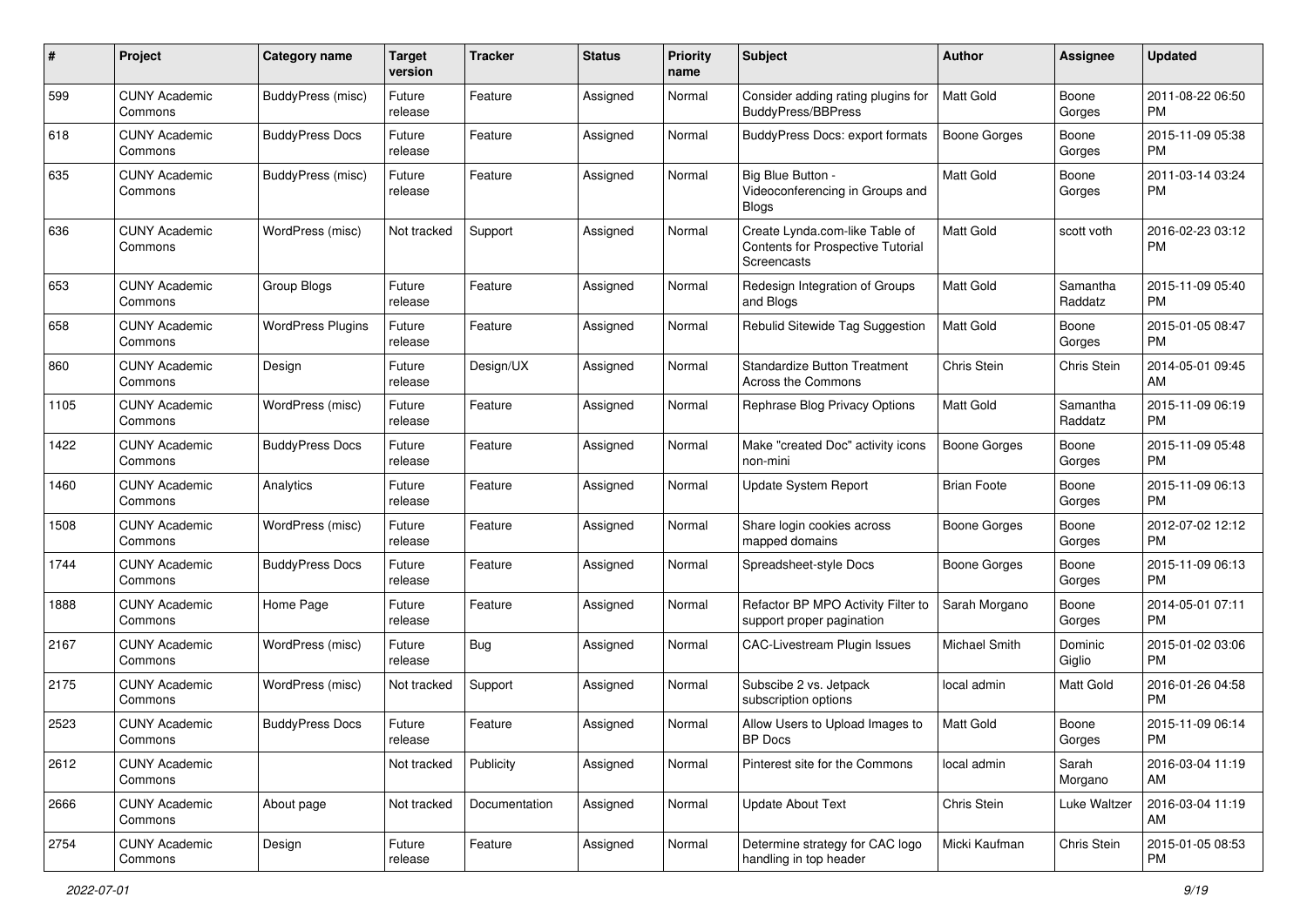| #    | Project                         | <b>Category name</b>    | <b>Target</b><br>version | <b>Tracker</b> | <b>Status</b> | Priority<br>name | <b>Subject</b>                                                             | <b>Author</b>       | <b>Assignee</b>     | <b>Updated</b>                |
|------|---------------------------------|-------------------------|--------------------------|----------------|---------------|------------------|----------------------------------------------------------------------------|---------------------|---------------------|-------------------------------|
| 2832 | <b>CUNY Academic</b><br>Commons | <b>Public Portfolio</b> | Future<br>release        | Feature        | Assigned      | Normal           | Improve interface for (not)<br>auto-linking profile fields                 | <b>Boone Gorges</b> | Chris Stein         | 2015-01-05 08:52<br><b>PM</b> |
| 2881 | <b>CUNY Academic</b><br>Commons | <b>Public Portfolio</b> | Future<br>release        | Feature        | Assigned      | Normal           | Redesign the UX for Profiles                                               | Chris Stein         | Chris Stein         | 2016-10-13 12:45<br><b>PM</b> |
| 3002 | <b>CUNY Academic</b><br>Commons | Search                  | Future<br>release        | Feature        | Assigned      | Normal           | Overhaul CAC search by using<br>external search appliance                  | Boone Gorges        | Boone<br>Gorges     | 2020-07-15 03:05<br><b>PM</b> |
| 3042 | <b>CUNY Academic</b><br>Commons | Public Portfolio        | Future<br>release        | Feature        | Assigned      | Normal           | Browsing member interests                                                  | <b>Matt Gold</b>    | Boone<br>Gorges     | 2015-03-21 09:04<br>PM.       |
| 3090 | <b>CUNY Academic</b><br>Commons | Twitter page            | Future<br>release        | Feature        | Assigned      | Normal           | Prevent Retweets from showing<br>up on Commons twitter page                | Matt Gold           | <b>Tahir Butt</b>   | 2016-10-24 11:31<br>AM        |
| 3192 | <b>CUNY Academic</b><br>Commons | Group Forums            | Future<br>release        | Feature        | Assigned      | Normal           | Customizable forum views for<br>bbPress 2.x group forums                   | Boone Gorges        | Raymond<br>Hoh      | 2015-11-09 12:47<br><b>PM</b> |
| 3193 | <b>CUNY Academic</b><br>Commons | Group Forums            | Future<br>release        | Feature        | Assigned      | Normal           | bbPress 2.x dynamic roles and<br>RBE                                       | <b>Boone Gorges</b> | Boone<br>Gorges     | 2014-09-30 01:30<br>PM.       |
| 3220 | <b>CUNY Academic</b><br>Commons | <b>Public Portfolio</b> | Future<br>release        | Feature        | Assigned      | Normal           | Add indent/outdent option to<br>Formatting Buttons on Profile<br>Page      | <b>Matt Gold</b>    | Boone<br>Gorges     | 2014-05-21 10:39<br>PM.       |
| 3308 | <b>CUNY Academic</b><br>Commons | Group Invitations       | Future<br>release        | Feature        | Assigned      | Normal           | Allow members to rescind group<br>invitations                              | Matt Gold           | Boone<br>Gorges     | 2015-04-01 08:53<br>PM.       |
| 3330 | <b>CUNY Academic</b><br>Commons | My Commons              | Future<br>release        | Feature        | Assigned      | Normal           | "Commons Information" tool                                                 | <b>Boone Gorges</b> | Chris Stein         | 2014-09-22 08:46<br><b>PM</b> |
| 3458 | <b>CUNY Academic</b><br>Commons | Groups (misc)           | Future<br>release        | Feature        | Assigned      | Normal           | Filter Members of Group by<br>Campus                                       | Michael Smith       | Samantha<br>Raddatz | 2014-09-26 08:32<br><b>PM</b> |
| 3473 | <b>CUNY Academic</b><br>Commons | User Experience         | Future<br>release        | Feature        | Assigned      | Normal           | Commons profile: Add help info<br>about "Positions" replacing "title"      | Keith Miyake        | Samantha<br>Raddatz | 2015-11-09 02:28<br><b>PM</b> |
| 3475 | <b>CUNY Academic</b><br>Commons | Events                  | Future<br>release        | Feature        | Assigned      | Normal           | Request to add plugin to<br>streamline room<br>booking/appointment booking | Naomi Barrettara    | Boone<br>Gorges     | 2014-12-01 05:14<br><b>PM</b> |
| 3492 | <b>CUNY Academic</b><br>Commons | <b>WordPress Themes</b> | Future<br>release        | Support        | Assigned      | Normal           | Add CBOX theme to the<br>Commons                                           | scott voth          | Raymond<br>Hoh      | 2014-10-08 05:55<br><b>PM</b> |
| 3510 | <b>CUNY Academic</b><br>Commons | Publicity               | 1.7                      | Publicity      | Assigned      | Normal           | Post on the News Blog re: 'My<br>Commons'                                  | Micki Kaufman       | Sarah<br>Morgano    | 2014-10-15 11:18<br>AM.       |
| 3511 | <b>CUNY Academic</b><br>Commons | Publicity               | 1.7                      | Publicity      | Assigned      | Normal           | Social media for 1.7                                                       | Micki Kaufman       | Sarah<br>Morgano    | 2014-10-14 03:32<br>PM        |
| 3517 | <b>CUNY Academic</b><br>Commons | My Commons              | Future<br>release        | Feature        | Assigned      | Normal           | Mute/Unmute My Commons<br>updates                                          | Matt Gold           | Raymond<br>Hoh      | 2015-11-09 01:19<br><b>PM</b> |
| 3524 | <b>CUNY Academic</b><br>Commons | Documentation           | Not tracked              | Documentation  | Assigned      | Normal           | Post describing all you can do<br>when starting up a new blog/group        | Matt Gold           | scott voth          | 2014-10-04 12:56<br><b>PM</b> |
| 3536 | <b>CUNY Academic</b><br>Commons | My Commons              | Future<br>release        | Feature        | Assigned      | Normal           | Infinite Scroll on My Commons<br>page                                      | Matt Gold           | Raymond<br>Hoh      | 2015-04-13 04:42<br><b>PM</b> |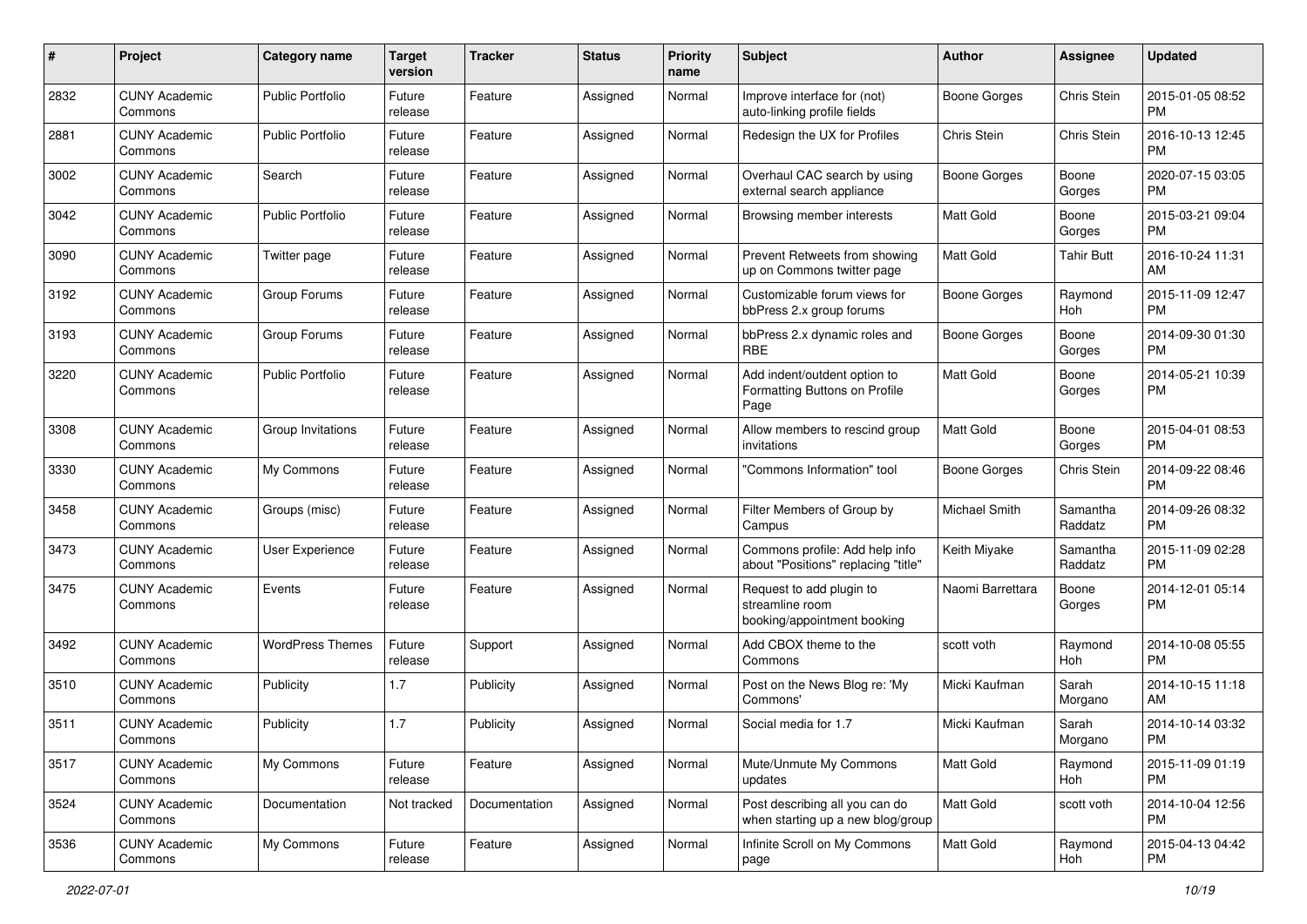| #    | Project                         | <b>Category name</b>    | <b>Target</b><br>version | <b>Tracker</b> | <b>Status</b> | <b>Priority</b><br>name | <b>Subject</b>                                                      | <b>Author</b>           | Assignee            | <b>Updated</b>                |
|------|---------------------------------|-------------------------|--------------------------|----------------|---------------|-------------------------|---------------------------------------------------------------------|-------------------------|---------------------|-------------------------------|
| 3577 | <b>CUNY Academic</b><br>Commons | My Commons              | Future<br>release        | Design/UX      | Assigned      | Normal                  | Replies to items in My Commons                                      | <b>Matt Gold</b>        | Raymond<br>Hoh      | 2015-04-09 05:19<br><b>PM</b> |
| 3662 | <b>CUNY Academic</b><br>Commons | <b>SEO</b>              | Future<br>release        | Feature        | Assigned      | Normal                  | Duplicate Content/SEO/Google<br>issues                              | <b>Matt Gold</b>        | Raymond<br>Hoh      | 2015-04-13 04:37<br>PM        |
| 3759 | <b>CUNY Academic</b><br>Commons | WordPress (misc)        | Future<br>release        | Feature        | Assigned      | Normal                  | Review Interface for Adding Users<br>to Blogs                       | <b>Matt Gold</b>        | Boone<br>Gorges     | 2015-03-24 05:52<br><b>PM</b> |
| 3768 | <b>CUNY Academic</b><br>Commons | <b>Public Portfolio</b> | Future<br>release        | Feature        | Assigned      | Normal                  | Institutions/Past positions on<br>public portfolios                 | <b>Matt Gold</b>        | Boone<br>Gorges     | 2018-04-23 10:44<br>AM        |
| 3770 | <b>CUNY Academic</b><br>Commons | <b>Public Portfolio</b> | Future<br>release        | Feature        | Assigned      | Normal                  | Improve Layout/Formatting of<br>Positions Area on Public Portfolios | <b>Matt Gold</b>        | <b>Chris Stein</b>  | 2015-04-01 09:17<br><b>PM</b> |
| 4027 | <b>CUNY Academic</b><br>Commons | Commons In A Box        | Not tracked              | Design/UX      | Assigned      | Normal                  | Usability review of CBOX update<br>procedures                       | <b>Matt Gold</b>        | Samantha<br>Raddatz | 2015-05-11 06:36<br><b>PM</b> |
| 4053 | <b>CUNY Academic</b><br>Commons | Events                  | Future<br>release        | Feature        | Assigned      | Normal                  | Create new tab for past events                                      | Matt Gold               | Boone<br>Gorges     | 2015-05-12 02:10<br><b>PM</b> |
| 4070 | <b>CUNY Academic</b><br>Commons | Analytics               | Not tracked              | Support        | Assigned      | Normal                  | Request for JITP site analytics                                     | <b>Matt Gold</b>        | Seth Persons        | 2016-02-23 03:09<br><b>PM</b> |
| 4221 | <b>CUNY Academic</b><br>Commons | Group Forums            | Future<br>release        | Design/UX      | Assigned      | Normal                  | Add 'Number of Posts' display<br>option to Forum page               | Samantha Raddatz        | Samantha<br>Raddatz | 2015-06-26 02:21<br><b>PM</b> |
| 4235 | <b>CUNY Academic</b><br>Commons |                         | Not tracked              | Design/UX      | Assigned      | Normal                  | Explore user experience around<br>comments on forum topics vs docs  | <b>Matt Gold</b>        | Samantha<br>Raddatz | 2015-07-21 10:23<br>AM        |
| 4238 | <b>CUNY Academic</b><br>Commons | Events                  | Future<br>release        | Feature        | Assigned      | Normal                  | Copy Events to Other Groups?                                        | Matt Gold               | Boone<br>Gorges     | 2015-07-02 10:08<br>AM        |
| 4388 | <b>CUNY Academic</b><br>Commons | WordPress (misc)        | Future<br>release        | Bug            | Assigned      | Normal                  | Repeated request for<br>authentication.                             | Alice.Lynn<br>McMichael | Raymond<br>Hoh      | 2015-08-11 07:35<br><b>PM</b> |
| 4404 | <b>CUNY Academic</b><br>Commons | <b>Public Portfolio</b> | Future<br>release        | Design/UX      | Assigned      | Normal                  | Change color of permissions info<br>on portfolio editing interface  | Matt Gold               | Samantha<br>Raddatz | 2015-08-11 05:28<br><b>PM</b> |
| 4438 | <b>CUNY Academic</b><br>Commons | Events                  | Future<br>release        | Bug            | Assigned      | Normal                  | Events Calendar - Export<br><b>Recurring Events</b>                 | scott voth              | Daniel Jones        | 2016-05-23 04:25<br><b>PM</b> |
| 4661 | <b>CUNY Academic</b><br>Commons | User Experience         | Future<br>release        | Bug            | Assigned      | Normal                  | Simplify Events text                                                | <b>Matt Gold</b>        | Samantha<br>Raddatz | 2015-10-02 09:06<br><b>PM</b> |
| 4903 | <b>CUNY Academic</b><br>Commons | Events                  | Future<br>release        | Design/UX      | Assigned      | Normal                  | Improving visual appearance of<br>event calendars                   | Matt Gold               | Boone<br>Gorges     | 2016-10-13 11:51<br>AM        |
| 4980 | <b>CUNY Academic</b><br>Commons | Home Page               | Future<br>release        | Feature        | Assigned      | Normal                  | CAC Featured Content -- Adding<br>Randomization                     | <b>Matt Gold</b>        | Boone<br>Gorges     | 2016-12-12 03:01<br><b>PM</b> |
| 4986 | <b>CUNY Academic</b><br>Commons | <b>ZenDesk</b>          | Not tracked              | Support        | Assigned      | Normal                  | Prepare documentation for<br>Zendesk re web widget                  | Matt Gold               | Samantha<br>Raddatz | 2016-02-25 03:09<br><b>PM</b> |
| 5225 | CUNY Academic<br>Commons        | Registration            | Future<br>release        | Feature        | Assigned      | Normal                  | On-boarding Issues                                                  | Luke Waltzer            | Samantha<br>Raddatz | 2016-02-12 02:58<br><b>PM</b> |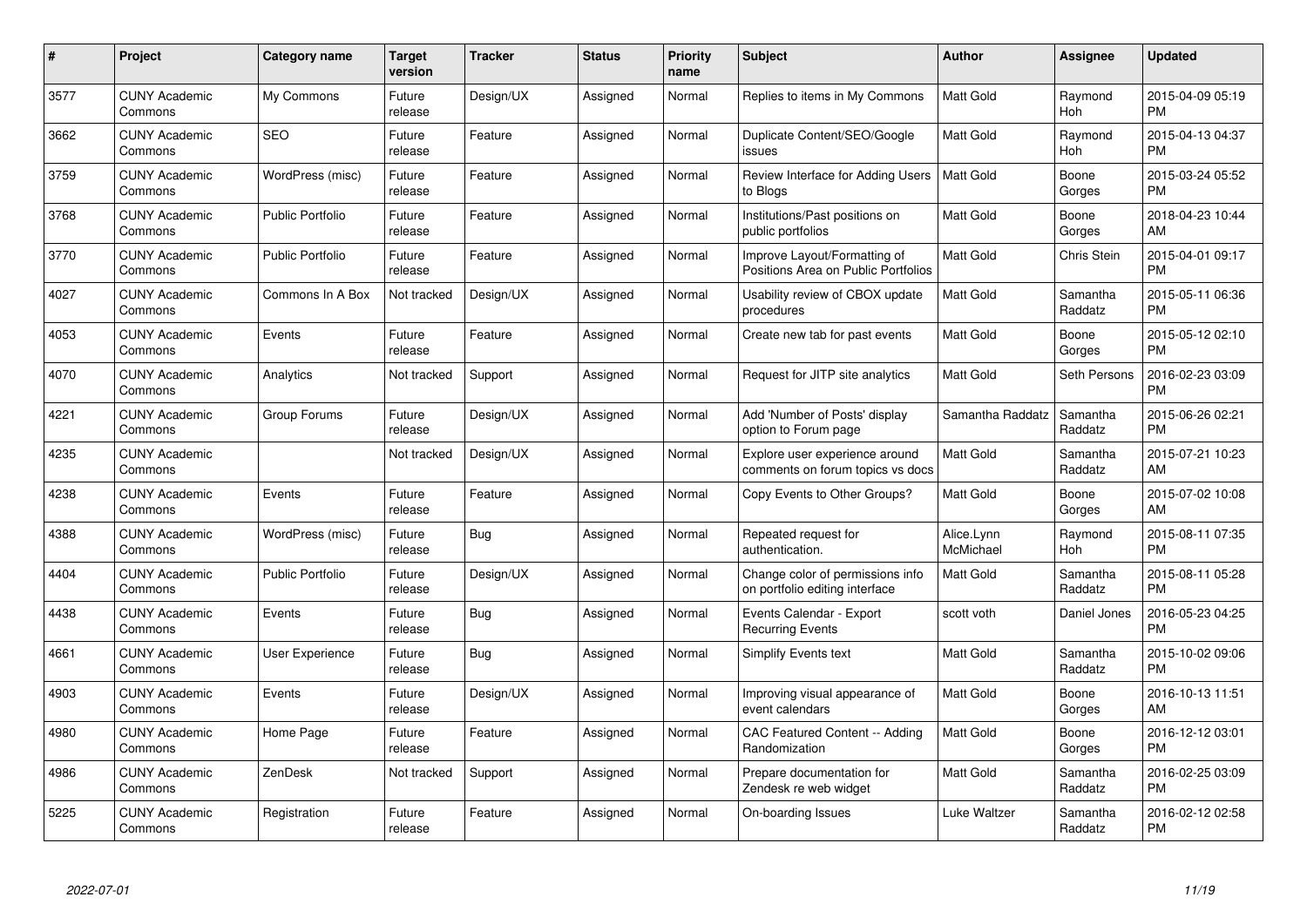| $\pmb{\#}$ | <b>Project</b>                  | <b>Category name</b>     | <b>Target</b><br>version | <b>Tracker</b> | <b>Status</b> | <b>Priority</b><br>name | <b>Subject</b>                                                                        | <b>Author</b>    | Assignee            | <b>Updated</b>                |
|------------|---------------------------------|--------------------------|--------------------------|----------------|---------------|-------------------------|---------------------------------------------------------------------------------------|------------------|---------------------|-------------------------------|
| 5234       | <b>CUNY Academic</b><br>Commons | Membership               | Future<br>release        | Feature        | Assigned      | Normal                  | Write Unconfirmed patch for WP                                                        | Boone Gorges     | Boone<br>Gorges     | 2016-10-24 11:18<br>AM        |
| 5268       | <b>CUNY Academic</b><br>Commons | Group Forums             | Future<br>release        | Bug            | Assigned      | Normal                  | Long-time to post to multiple<br>groups                                               | Luke Waltzer     | Daniel Jones        | 2016-09-07 06:31<br><b>PM</b> |
| 5316       | <b>CUNY Academic</b><br>Commons | User Experience          | Future<br>release        | Feature        | Assigned      | Normal                  | Prompt user email address<br>updates                                                  | Matt Gold        | Stephen Real        | 2016-12-21 03:30<br><b>PM</b> |
| 5581       | <b>CUNY Academic</b><br>Commons | Analytics                | Future<br>release        | Feature        | Assigned      | Normal                  | <b>Explore alternatives to Google</b><br>Analytics                                    | <b>Matt Gold</b> | Valerie<br>Townsend | 2020-04-17 03:12<br><b>PM</b> |
| 5696       | <b>CUNY Academic</b><br>Commons | Events                   | Future<br>release        | Feature        | Assigned      | Normal                  | Events Calendar - display options<br>calendar aggregation                             | <b>Matt Gold</b> | Boone<br>Gorges     | 2016-10-13 11:44<br>AM        |
| 5827       | <b>CUNY Academic</b><br>Commons | <b>Public Portfolio</b>  | Future<br>release        | Bug            | Assigned      | Normal                  | Academic Interests square bracket<br>links not working                                | scott voth       | Chris Stein         | 2016-08-11 11:59<br><b>PM</b> |
| 5955       | <b>CUNY Academic</b><br>Commons | Outreach                 | Future<br>release        | Feature        | Assigned      | Normal                  | Create auto-newsletter for<br>commons members                                         | <b>Matt Gold</b> | Luke Waltzer        | 2016-08-30 10:34<br>AM        |
| 6115       | <b>CUNY Academic</b><br>Commons | Publicity                | Not tracked              | Feature        | Assigned      | Normal                  | create digital signage for GC                                                         | <b>Matt Gold</b> | scott voth          | 2016-10-11 10:09<br><b>PM</b> |
| 6298       | <b>CUNY Academic</b><br>Commons | User Experience          | Not tracked              | Design/UX      | Assigned      | Normal                  | Examine data from survey                                                              | Matt Gold        | Margaret<br>Galvan  | 2016-10-14 12:16<br><b>PM</b> |
| 6426       | <b>CUNY Academic</b><br>Commons | Spam/Spam<br>Prevention  | Future<br>release        | Feature        | Assigned      | Normal                  | Force captcha on all comments?                                                        | <b>Matt Gold</b> | <b>Tahir Butt</b>   | 2016-10-24 02:06<br><b>PM</b> |
| 6671       | <b>CUNY Academic</b><br>Commons | Reply By Email           | Not tracked              | Bug            | Assigned      | Normal                  | "Post too often" RBE error<br>message                                                 | Matt Gold        | Raymond<br>Hoh      | 2016-11-11 09:55<br>AM        |
| 6995       | <b>CUNY Academic</b><br>Commons | Home Page                | Not tracked              | Bug            | Assigned      | Normal                  | member filter on homepage not<br>workina                                              | <b>Matt Gold</b> | Raymond<br>Hoh      | 2016-12-11 09:46<br><b>PM</b> |
| 7828       | <b>CUNY Academic</b><br>Commons |                          | Not tracked              | Feature        | Assigned      | Normal                  | Theme Assessment 2017                                                                 | Margaret Galvan  | Margaret<br>Galvan  | 2017-05-02 10:41<br><b>PM</b> |
| 8078       | <b>CUNY Academic</b><br>Commons | <b>WordPress Plugins</b> | Future<br>release        | System Upgrade | Assigned      | Normal                  | <b>CommentPress Updates</b>                                                           | Margaret Galvan  | Christian<br>Wach   | 2017-05-08 03:49<br><b>PM</b> |
| 8666       | <b>CUNY Academic</b><br>Commons | Teaching                 | Not tracked              | Documentation  | Assigned      | Normal                  | Create Teaching on the Commons<br>Resource Page                                       | <b>Matt Gold</b> | Laurie Hurson       | 2019-09-23 03:16<br><b>PM</b> |
| 8836       | <b>CUNY Academic</b><br>Commons | Blogs (BuddyPress)       | Future<br>release        | Feature        | Assigned      | Normal                  | Redesign site launch process                                                          | Matt Gold        | Boone<br>Gorges     | 2019-10-03 02:49<br><b>PM</b> |
| 8837       | <b>CUNY Academic</b><br>Commons |                          | Not tracked              | Feature        | Assigned      | Normal                  | Create a form to request info from<br>people requesting premium<br>themes and plugins | <b>Matt Gold</b> | Marilyn<br>Weber    | 2017-11-14 03:35<br><b>PM</b> |
| 8898       | <b>CUNY Academic</b><br>Commons | Social Paper             | Not tracked              | Feature        | Assigned      | Normal                  | Usage data on docs and social<br>paper                                                | Matt Gold        | Matt Gold           | 2017-11-16 11:32<br>AM        |
| 8900       | <b>CUNY Academic</b><br>Commons | Accessibility            | Future<br>release        | Feature        | Assigned      | Normal                  | Look into tools to enforce<br>accessibility in WP environment                         | <b>Matt Gold</b> | Boone<br>Gorges     | 2022-04-26 11:59<br>AM        |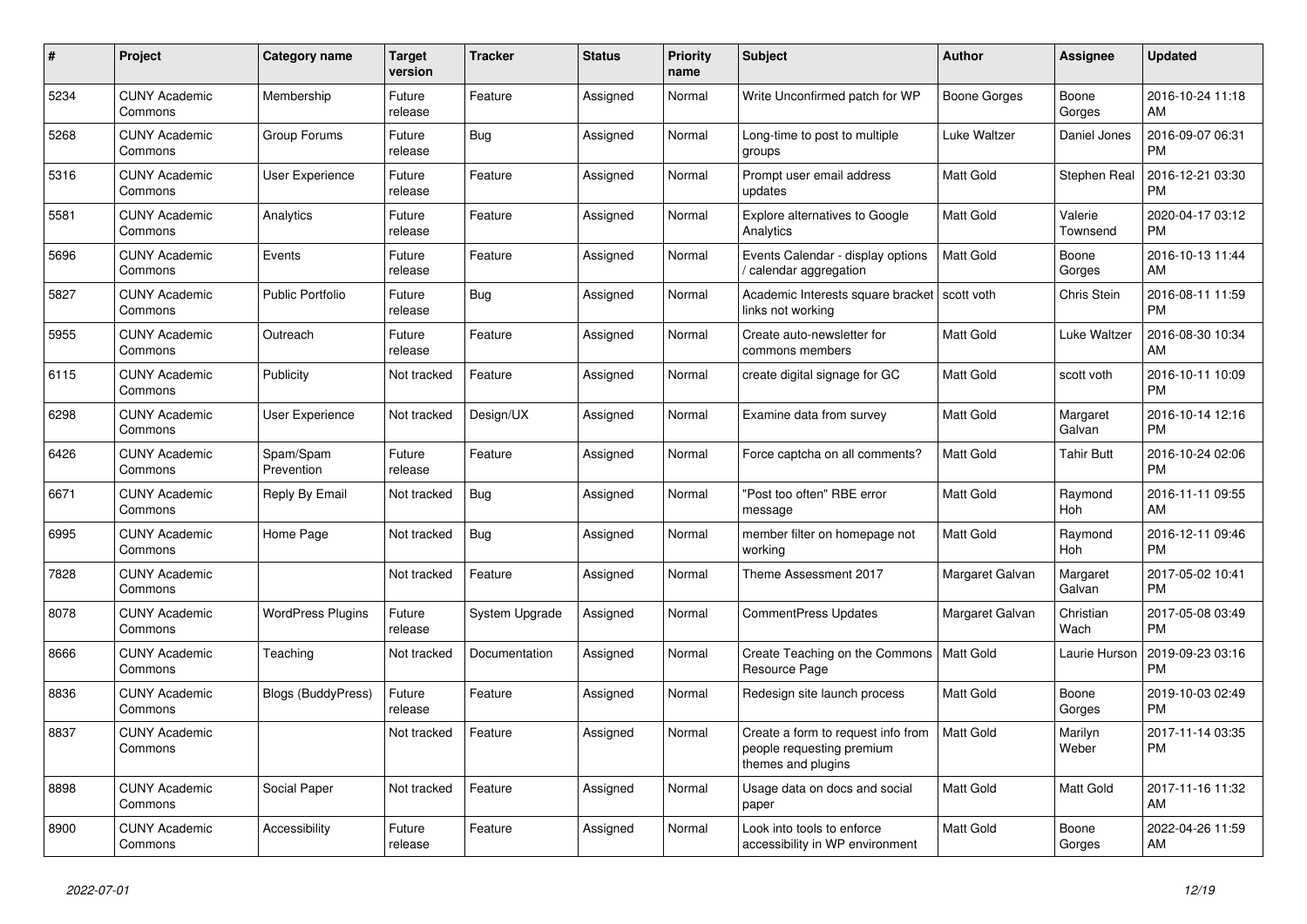| #     | Project                         | <b>Category name</b>       | <b>Target</b><br>version | <b>Tracker</b> | <b>Status</b> | Priority<br>name | <b>Subject</b>                                                                             | <b>Author</b>       | <b>Assignee</b>     | <b>Updated</b>                |
|-------|---------------------------------|----------------------------|--------------------------|----------------|---------------|------------------|--------------------------------------------------------------------------------------------|---------------------|---------------------|-------------------------------|
| 8901  | <b>CUNY Academic</b><br>Commons | Accessibility              | Future<br>release        | Feature        | Assigned      | Normal           | Theme analysis for accessibility                                                           | <b>Matt Gold</b>    | Boone<br>Gorges     | 2022-04-26 11:59<br>AM        |
| 8902  | <b>CUNY Academic</b><br>Commons | Design                     | Not tracked              | Feature        | Assigned      | Normal           | Report back on research on<br><b>BuddyPress themes</b>                                     | <b>Matt Gold</b>    | Michael Smith       | 2017-11-10 12:31<br><b>PM</b> |
| 8976  | <b>CUNY Academic</b><br>Commons | Reply By Email             | Not tracked              | Feature        | Assigned      | Normal           | Package RBE new topics posting?                                                            | <b>Matt Gold</b>    | Raymond<br>Hoh      | 2017-12-04 02:34<br><b>PM</b> |
| 9015  | <b>CUNY Academic</b><br>Commons | Groups (misc)              | Not tracked              | Outreach       | Assigned      | Normal           | Email group admins the email<br>addresses of their groups                                  | <b>Matt Gold</b>    | Matt Gold           | 2018-01-02 09:54<br>AM        |
| 9028  | <b>CUNY Academic</b><br>Commons | Onboarding                 | Future<br>release        | Feature        | Assigned      | Normal           | suggest groups to new members<br>during the registration process                           | <b>Matt Gold</b>    | Chris Stein         | 2018-10-24 12:34<br><b>PM</b> |
| 9835  | <b>CUNY Academic</b><br>Commons | Group Forums               | Future<br>release        | Bug            | Assigned      | Normal           | add a "like" function?                                                                     | Marilyn Weber       | Erik Trainer        | 2018-06-05 01:49<br><b>PM</b> |
| 9895  | <b>CUNY Academic</b><br>Commons | Onboarding                 | Future<br>release        | Feature        | Assigned      | Normal           | Add "Accept Invitation"<br>link/button/function to Group<br>and/or Site invitation emails? | Luke Waltzer        | Boone<br>Gorges     | 2018-06-07 12:42<br><b>PM</b> |
| 9941  | <b>CUNY Academic</b><br>Commons | Wiki                       | Not tracked              | Support        | Assigned      | Normal           | Wiki functionality                                                                         | Matt Gold           | Boone<br>Gorges     | 2018-06-26 10:57<br>AM        |
| 10368 | <b>CUNY Academic</b><br>Commons |                            | Future<br>release        | Feature        | Assigned      | Normal           | Use ORCID data to populate<br>academic profile page                                        | Stephen Francoeu    | Boone<br>Gorges     | 2018-09-25 01:53<br><b>PM</b> |
| 10659 | <b>CUNY Academic</b><br>Commons | Group Forums               | Future<br>release        | Feature        | Assigned      | Normal           | Post to multiple groups via email                                                          | <b>Matt Gold</b>    | Raymond<br>Hoh      | 2018-11-15 12:54<br>AM        |
| 11517 | <b>CUNY Academic</b><br>Commons |                            | Not tracked              | Feature        | Assigned      | Normal           | wp-accessibility plugin should not<br>strip 'target="_blank"' by default                   | <b>Boone Gorges</b> | Laurie Hurson       | 2019-09-24 09:57<br>AM        |
| 11519 | <b>CUNY Academic</b><br>Commons |                            | Not tracked              | Support        | Assigned      | Normal           | comment option not appearing                                                               | Marilyn Weber       |                     | 2019-09-24 10:28<br>AM        |
| 12436 | <b>CUNY Academic</b><br>Commons |                            | Not tracked              | <b>Bug</b>     | Assigned      | Normal           | Nightly system downtime                                                                    | Boone Gorges        |                     | 2020-08-01 09:30<br>AM        |
| 13946 | <b>CUNY Academic</b><br>Commons | <b>WordPress Plugins</b>   | 2.1.0                    | Support        | Assigned      | Normal           | Custom Embed handler For<br>OneDrive files                                                 | scott voth          | Raymond<br>Hoh      | 2022-05-26 10:46<br>AM        |
| 15604 | <b>CUNY Academic</b><br>Commons | <b>Email Notifications</b> | Future<br>release        | Feature        | Assigned      | Normal           | Restructure Commons Group<br><b>Digest Email Messages</b>                                  | Matt Gold           | Boone<br>Gorges     | 2022-05-26 10:45<br>AM        |
| 58    | <b>CUNY Academic</b><br>Commons | BuddyPress (misc)          | Future<br>release        | Feature        | Assigned      | Low              | Make member search sortable by<br>last name                                                | Roberta Brody       | Boone<br>Gorges     | 2010-08-26 02:38<br><b>PM</b> |
| 310   | <b>CUNY Academic</b><br>Commons | <b>BuddyPress</b> (misc)   | Future<br>release        | Feature        | Assigned      | Low              | <b>Friend Request Email</b>                                                                | Matt Gold           | Samantha<br>Raddatz | 2015-11-09 05:08<br><b>PM</b> |
| 333   | <b>CUNY Academic</b><br>Commons | <b>Email Notifications</b> | Future<br>release        | Feature        | Assigned      | Low              | Delay Forum Notification Email<br>Delivery Until After Editing Period<br>Ends              | Matt Gold           | Raymond<br>Hoh      | 2015-11-09 06:01<br><b>PM</b> |
| 519   | <b>CUNY Academic</b><br>Commons | <b>BuddyPress Docs</b>     | Future<br>release        | Feature        | Assigned      | Low              | TOC for individual docs - for new<br>BP "wiki-like" plugin                                 | scott voth          | Boone<br>Gorges     | 2015-11-09 05:54<br>PM        |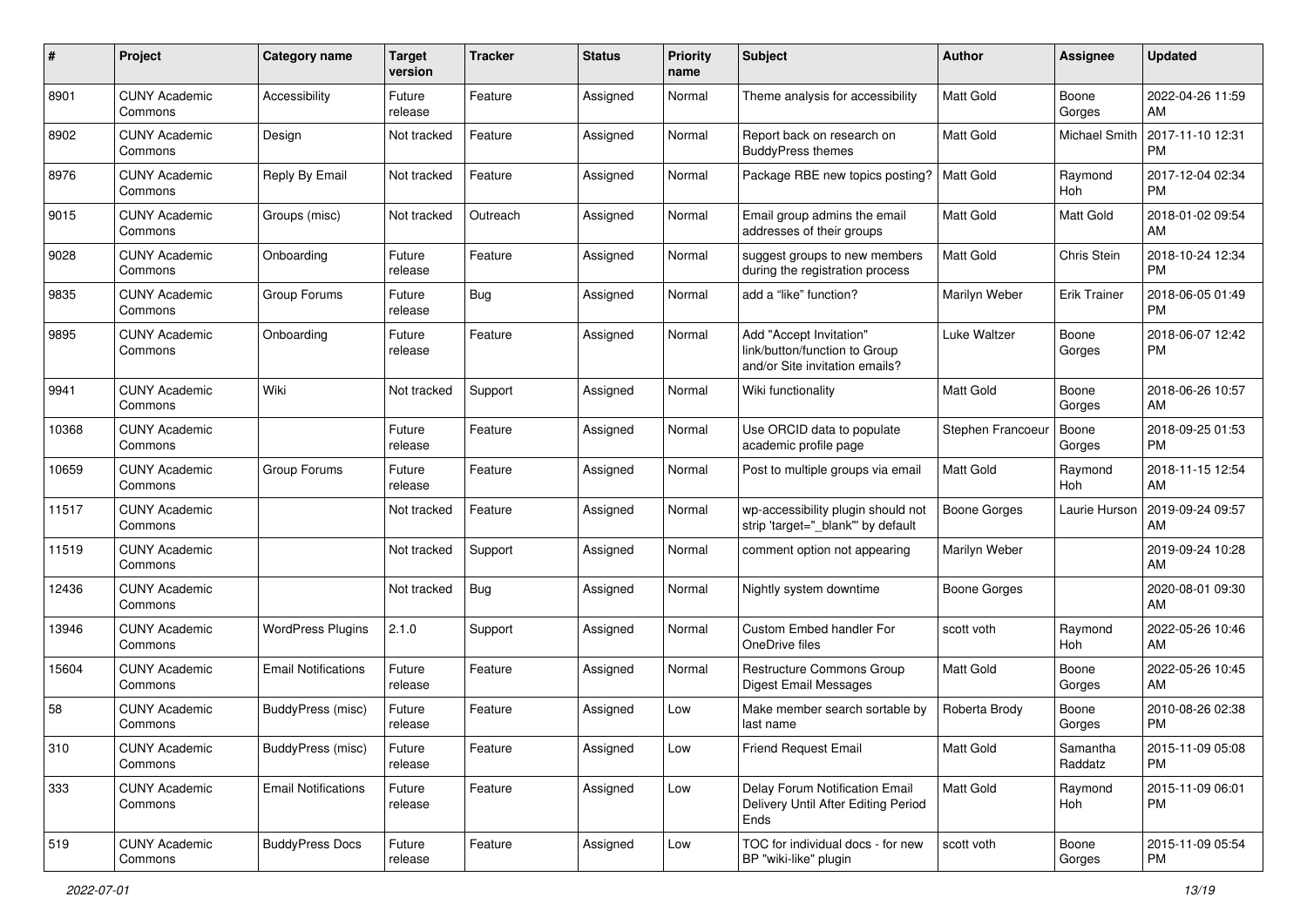| #    | <b>Project</b>                  | <b>Category name</b>     | <b>Target</b><br>version | <b>Tracker</b> | <b>Status</b> | <b>Priority</b><br>name | <b>Subject</b>                                                                | <b>Author</b>       | Assignee           | <b>Updated</b>                |
|------|---------------------------------|--------------------------|--------------------------|----------------|---------------|-------------------------|-------------------------------------------------------------------------------|---------------------|--------------------|-------------------------------|
| 940  | <b>CUNY Academic</b><br>Commons | Redmine                  | Future<br>release        | Feature        | Assigned      | Low                     | Communication with users after<br>releases                                    | <b>Matt Gold</b>    | Dominic<br>Giglio  | 2012-09-09 04:36<br><b>PM</b> |
| 1165 | <b>CUNY Academic</b><br>Commons | <b>Email Invitations</b> | Future<br>release        | Feature        | Assigned      | Low                     | Allow saved lists of invitees under<br>Send Invites                           | <b>Boone Gorges</b> | Boone<br>Gorges    | 2015-11-09 06:03<br><b>PM</b> |
| 1192 | <b>CUNY Academic</b><br>Commons | <b>Group Files</b>       | Future<br>release        | Feature        | Assigned      | Low                     | When posting group files, allow<br>users to add a category without<br>saving  | Matt Gold           | Raymond<br>Hoh     | 2015-11-09 05:53<br><b>PM</b> |
| 1417 | <b>CUNY Academic</b><br>Commons | <b>BuddyPress Docs</b>   | Future<br>release        | Feature        | Assigned      | Low                     | <b>Bulk actions for BuddyPress Docs</b>                                       | <b>Boone Gorges</b> | Boone<br>Gorges    | 2016-10-17 10:41<br><b>PM</b> |
| 1423 | <b>CUNY Academic</b><br>Commons | BuddyPress (misc)        | Future<br>release        | Feature        | Assigned      | Low                     | Show an avatar for pingback<br>comment activity items                         | Boone Gorges        | Tahir Butt         | 2016-10-24 12:03<br><b>PM</b> |
| 1562 | <b>CUNY Academic</b><br>Commons | <b>WordPress Plugins</b> | Future<br>release        | Feature        | Assigned      | Low                     | Play with NYT Collaborative<br>Authoring Tool                                 | <b>Matt Gold</b>    | Boone<br>Gorges    | 2015-01-05 08:47<br><b>PM</b> |
| 1983 | <b>CUNY Academic</b><br>Commons | Home Page                | Future<br>release        | Feature        | Assigned      | Low                     | Media Library integration with<br><b>Featured Content plugin</b>              | Boone Gorges        | Dominic<br>Giglio  | 2014-03-17 10:34<br>AM        |
| 2013 | <b>CUNY Academic</b><br>Commons | <b>Public Portfolio</b>  | Future<br>release        | Feature        | Assigned      | Low                     | Have Profile Privacy Options show   Matt Gold<br>up only for filled-in fields |                     | Boone<br>Gorges    | 2015-11-09 06:09<br><b>PM</b> |
| 2223 | <b>CUNY Academic</b><br>Commons | <b>WordPress Plugins</b> | Future<br>release        | Feature        | Assigned      | Low                     | Add Participad to the CUNY<br><b>Academic Commons</b>                         | Matt Gold           | Boone<br>Gorges    | 2014-09-17 10:03<br><b>PM</b> |
| 2325 | <b>CUNY Academic</b><br>Commons | BuddyPress (misc)        | Future<br>release        | Feature        | Assigned      | Low                     | Profile should have separate fields<br>for first/last names                   | local admin         | Boone<br>Gorges    | 2015-11-09 06:09<br><b>PM</b> |
| 2610 | <b>CUNY Academic</b><br>Commons | Group Invitations        | Future<br>release        | Feature        | Assigned      | Low                     | Request: Custom invitation<br>message to group invites                        | local admin         | Boone<br>Gorges    | 2015-11-09 06:13<br><b>PM</b> |
| 3080 | <b>CUNY Academic</b><br>Commons | <b>Group Files</b>       | Future<br>release        | Feature        | Assigned      | Low                     | Create a system to keep track of<br>file changes                              | <b>Matt Gold</b>    | Boone<br>Gorges    | 2014-02-26 10:04<br><b>PM</b> |
| 3354 | <b>CUNY Academic</b><br>Commons | <b>Group Files</b>       | Future<br>release        | Feature        | Assigned      | Low                     | Allow Group Download of Multiple<br><b>Selected Files</b>                     | <b>Matt Gold</b>    | <b>Chris Stein</b> | 2014-08-01 08:50<br>AM        |
| 5016 | <b>CUNY Academic</b><br>Commons | Events                   | Future<br>release        | Feature        | Assigned      | Low                     | Allow comments to be posted on<br>events                                      | <b>Matt Gold</b>    | Raymond<br>Hoh     | 2019-03-01 02:23<br><b>PM</b> |
| 6392 | <b>CUNY Academic</b><br>Commons | Group Forums             | Future<br>release        | Design/UX      | Assigned      | Low                     | Composition/Preview Panes in<br>Forum Posts                                   | Luke Waltzer        | Paige Dupont       | 2016-10-21 04:26<br><b>PM</b> |
| 3369 | <b>CUNY Academic</b><br>Commons | Reply By Email           | Not tracked              | Outreach       | Hold          | Normal                  | Release reply by email to WP<br>plugin directory                              | Matt Gold           | Raymond<br>Hoh     | 2016-03-01 12:46<br><b>PM</b> |
| 3939 | <b>CUNY Academic</b><br>Commons | <b>WordPress Plugins</b> | Future<br>release        | Bug            | Hold          | Normal                  | Activity stream support for<br>Co-Authors Plus plugin                         | Raymond Hoh         | Raymond<br>Hoh     | 2015-11-09 06:13<br><b>PM</b> |
| 8756 | <b>CUNY Academic</b><br>Commons | Group Blogs              | Future<br>release        | Feature        | Hold          | Normal                  | Connect multiple blogs to one<br>group?                                       | Matt Gold           | Boone<br>Gorges    | 2017-09-30 10:42<br>AM        |
| 8991 | <b>CUNY Academic</b><br>Commons | Reply By Email           | Not tracked              | Bug            | Hold          | Normal                  | RBE duplicate email message<br>issue                                          | Matt Gold           | Raymond<br>Hoh     | 2018-02-18 08:53<br><b>PM</b> |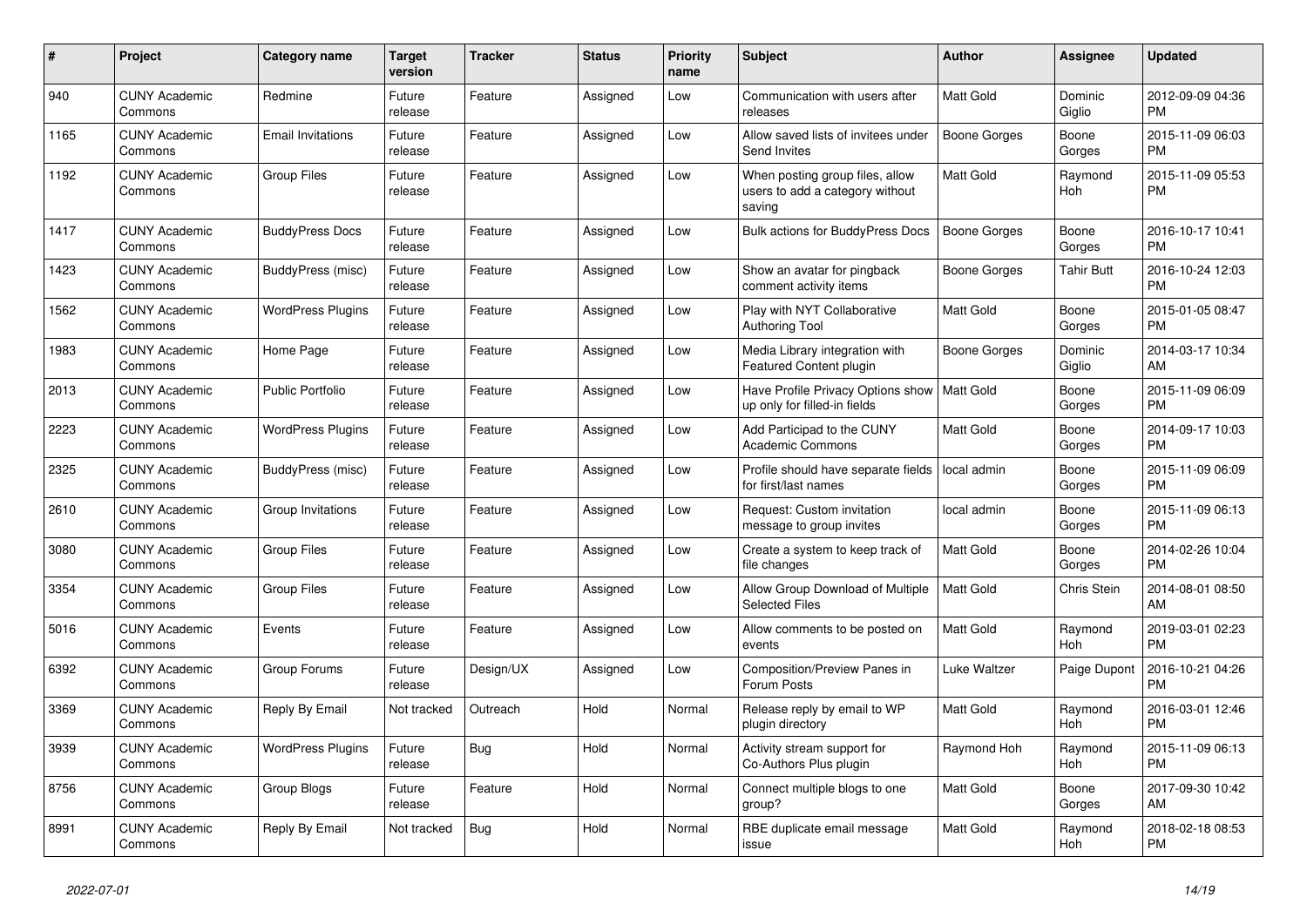| #     | Project                         | <b>Category name</b>       | Target<br>version | <b>Tracker</b> | <b>Status</b>        | <b>Priority</b><br>name | <b>Subject</b>                                                     | <b>Author</b>    | Assignee            | <b>Updated</b>                |
|-------|---------------------------------|----------------------------|-------------------|----------------|----------------------|-------------------------|--------------------------------------------------------------------|------------------|---------------------|-------------------------------|
| 9060  | <b>CUNY Academic</b><br>Commons | Commons In A Box           | Not tracked       | <b>Bug</b>     | Hold                 | Normal                  | Problems with CBox image library<br>upload                         | Lisa Rhody       | Raymond<br>Hoh      | 2018-01-10 03:26<br><b>PM</b> |
| 11848 | <b>CUNY Academic</b><br>Commons |                            | Not tracked       | Support        | Hold                 | Normal                  | a Dean of Faculty wants to share<br>a large file                   | Marilyn Weber    |                     | 2019-09-24 08:44<br>AM        |
| 14113 | <b>CUNY Academic</b><br>Commons | WordPress (misc)           | Future<br>release | Bug            | Hold                 | Normal                  | Block Editor Not Working on this<br>page - Json error              | scott voth       | Boone<br>Gorges     | 2021-03-05 11:01<br>AM        |
| 16092 | <b>CUNY Academic</b><br>Commons |                            | Future<br>release | Feature        | Hold                 | Normal                  | Don't show main site in Site<br>search results                     | Boone Gorges     | Boone<br>Gorges     | 2022-05-17 03:12<br><b>PM</b> |
| 13912 | <b>CUNY Academic</b><br>Commons |                            | Not tracked       | Feature        | Hold                 | Low                     | posting "missed schedule"                                          | Marilyn Weber    |                     | 2021-02-23 10:46<br>AM        |
| 6644  | <b>CUNY Academic</b><br>Commons |                            | Not tracked       | Bug            | Reporter<br>Feedback | High                    | White Screen at Login Pge                                          | Luke Waltzer     | Raymond<br>Hoh      | 2016-11-21 10:34<br><b>PM</b> |
| 10678 | <b>CUNY Academic</b><br>Commons |                            | Not tracked       | Bug            | Reporter<br>Feedback | High                    | Newsletter Plugin Not Sending<br>Out Newsletters                   | Mark Webb        | Boone<br>Gorges     | 2019-09-16 09:38<br><b>PM</b> |
| 1544  | <b>CUNY Academic</b><br>Commons | Groups (misc)              | Future<br>release | Feature        | Reporter<br>Feedback | Normal                  | Group Filtering and Sorting                                        | <b>Matt Gold</b> | Chris Stein         | 2019-03-01 02:25<br><b>PM</b> |
| 5317  | <b>CUNY Academic</b><br>Commons | Group Blogs                | Not tracked       | Bug            | Reporter<br>Feedback | Normal                  | Notifications of New Post Didn't<br>Come                           | Luke Waltzer     | Samantha<br>Raddatz | 2016-03-21 10:41<br><b>PM</b> |
| 5826  | <b>CUNY Academic</b><br>Commons | <b>WordPress Plugins</b>   | Future<br>release | Support        | Reporter<br>Feedback | Normal                  | Remove Subscription Options<br>plugin from directory               | Sarah Morgano    | Sarah<br>Morgano    | 2016-10-21 04:14<br><b>PM</b> |
| 6014  | <b>CUNY Academic</b><br>Commons | Publicity                  | Future<br>release | Publicity      | Reporter<br>Feedback | Normal                  | Google search listing                                              | Matt Gold        | Boone<br>Gorges     | 2016-09-21 03:48<br><b>PM</b> |
| 7115  | <b>CUNY Academic</b><br>Commons | Groups (misc)              | Future<br>release | Feature        | Reporter<br>Feedback | Normal                  | make licensing info clear during<br>group creation                 | <b>Matt Gold</b> | Raymond<br>Hoh      | 2020-12-08 11:32<br>AM        |
| 9207  | <b>CUNY Academic</b><br>Commons |                            | Future<br>release | Support        | Reporter<br>Feedback | Normal                  | display dashboards made in<br>Tableau?                             | Marilyn Weber    | Boone<br>Gorges     | 2018-04-10 10:42<br>AM        |
| 9211  | <b>CUNY Academic</b><br>Commons | <b>WordPress Plugins</b>   | Future<br>release | Support        | Reporter<br>Feedback | Normal                  | Auto-Role Setting in Forum Plugin<br><b>Causing Some Confusion</b> | Luke Waltzer     | Boone<br>Gorges     | 2018-03-13 11:44<br>AM        |
| 9289  | <b>CUNY Academic</b><br>Commons | <b>WordPress Plugins</b>   | Future<br>release | Bug            | Reporter<br>Feedback | Normal                  | Email Users Plugin                                                 | Laurie Hurson    | Boone<br>Gorges     | 2018-10-24 12:34<br><b>PM</b> |
| 9515  | <b>CUNY Academic</b><br>Commons | <b>WordPress Plugins</b>   | Not tracked       | Bug            | Reporter<br>Feedback | Normal                  | Text to Speech plugin - "More<br>Slowly" checkbox not working      | scott voth       | Boone<br>Gorges     | 2018-06-13 02:26<br><b>PM</b> |
| 9947  | <b>CUNY Academic</b><br>Commons | <b>WordPress Plugins</b>   | Future<br>release | Feature        | Reporter<br>Feedback | Normal                  | Install H5P quiz plugin                                            | Matt Gold        | Boone<br>Gorges     | 2018-09-11 11:01<br>AM        |
| 9979  | <b>CUNY Academic</b><br>Commons | <b>Email Notifications</b> | Not tracked       | Bug            | Reporter<br>Feedback | Normal                  | Reports of slow email activation<br>emails                         | <b>Matt Gold</b> | Boone<br>Gorges     | 2018-08-29 09:40<br><b>PM</b> |
| 10040 | <b>CUNY Academic</b><br>Commons | WordPress (misc)           | Not tracked       | Bug            | Reporter<br>Feedback | Normal                  | User doesn't see full list of themes                               | <b>Matt Gold</b> | Boone<br>Gorges     | 2018-07-25 10:12<br>AM        |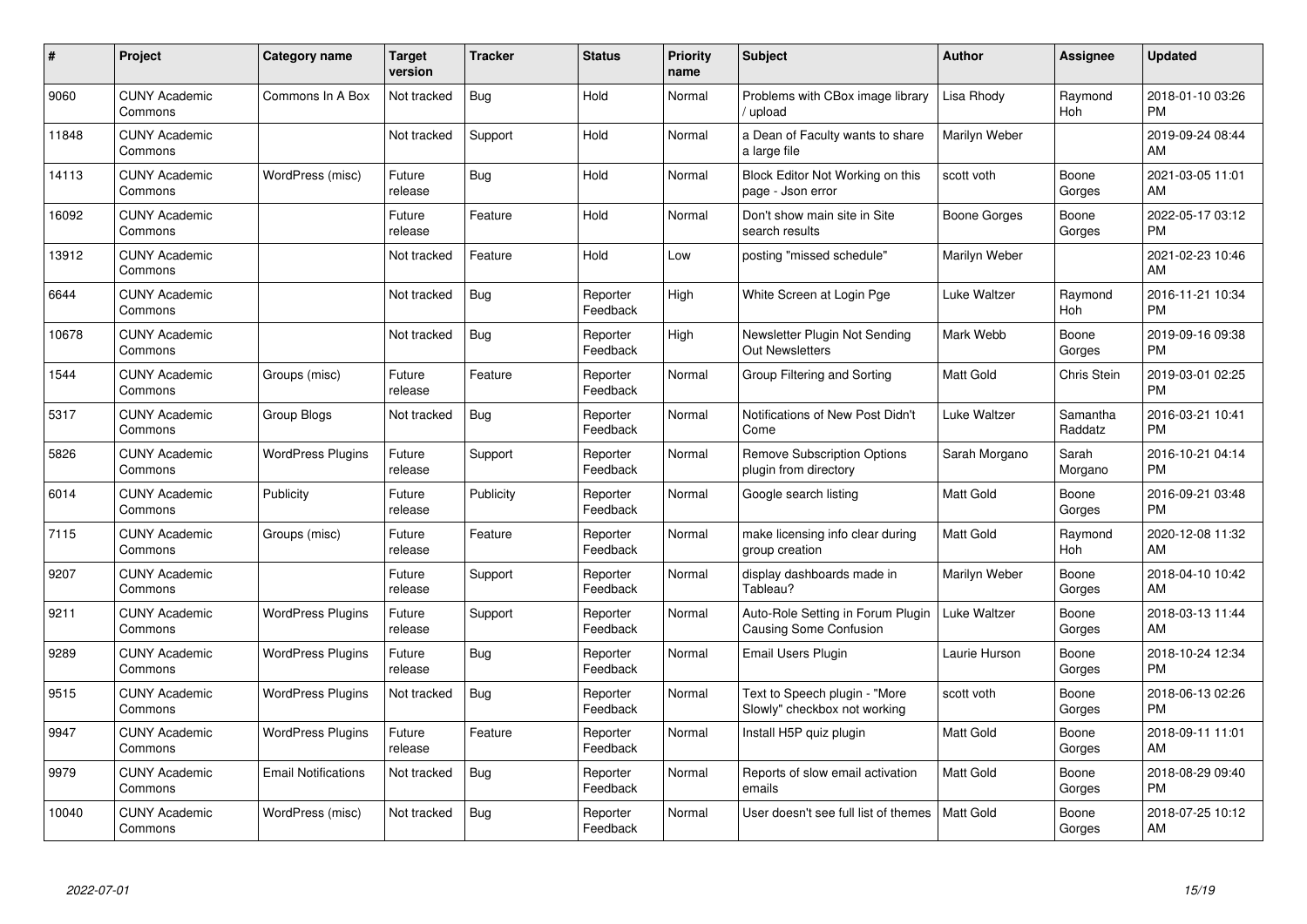| #     | Project                         | <b>Category name</b>     | <b>Target</b><br>version | <b>Tracker</b> | <b>Status</b>        | <b>Priority</b><br>name | <b>Subject</b>                                                    | <b>Author</b>           | <b>Assignee</b> | <b>Updated</b>                |
|-------|---------------------------------|--------------------------|--------------------------|----------------|----------------------|-------------------------|-------------------------------------------------------------------|-------------------------|-----------------|-------------------------------|
| 10262 | <b>CUNY Academic</b><br>Commons |                          | Not tracked              | Bug            | Reporter<br>Feedback | Normal                  | Newsletter Plugin: Broken Image<br>at Bottom of All Newsletters   | Mark Webb               | Raymond<br>Hoh  | 2018-08-30 05:17<br><b>PM</b> |
| 10273 | <b>CUNY Academic</b><br>Commons | Registration             | Not tracked              | Support        | Reporter<br>Feedback | Normal                  | users combining CF and campus<br>address                          | Marilyn Weber           |                 | 2019-09-18 10:58<br>AM        |
| 10657 | <b>CUNY Academic</b><br>Commons |                          | Not tracked              | Support        | Reporter<br>Feedback | Normal                  | child theme problems                                              | Marilyn Weber           |                 | 2018-11-08 01:19<br><b>PM</b> |
| 10769 | <b>CUNY Academic</b><br>Commons | <b>WordPress Themes</b>  | Not tracked              | Bug            | Reporter<br>Feedback | Normal                  | 2011 Theme Sidebar                                                | Mark Webb               |                 | 2018-12-04 04:09<br><b>PM</b> |
| 10982 | <b>CUNY Academic</b><br>Commons | Domain Mapping           | Not tracked              | Support        | Reporter<br>Feedback | Normal                  | <b>CNAME</b> question                                             | scott voth              |                 | 2019-01-22 04:29<br><b>PM</b> |
| 11077 | <b>CUNY Academic</b><br>Commons | Events                   | Not tracked              | Feature        | Reporter<br>Feedback | Normal                  | Show event category description<br>in event list view             | Raffi<br>Khatchadourian |                 | 2019-02-12 10:38<br><b>PM</b> |
| 11120 | <b>CUNY Academic</b><br>Commons | <b>WordPress Plugins</b> | Not tracked              | <b>Bug</b>     | Reporter<br>Feedback | Normal                  | Events Manager Events Not<br>Showing Up                           | Mark Webb               |                 | 2019-02-27 04:10<br><b>PM</b> |
| 11131 | <b>CUNY Academic</b><br>Commons |                          | Future<br>release        | Feature        | Reporter<br>Feedback | Normal                  | <b>Image Annotation Plugins</b>                                   | Laurie Hurson           |                 | 2019-02-26 11:33<br>AM        |
| 11149 | <b>CUNY Academic</b><br>Commons |                          | Not tracked              | Support        | Reporter<br>Feedback | Normal                  | comments getting blocked                                          | Marilyn Weber           | Raymond<br>Hoh  | 2019-03-26 11:40<br>AM        |
| 11386 | <b>CUNY Academic</b><br>Commons | WordPress - Media        | Not tracked              | Support        | Reporter<br>Feedback | Normal                  | disappearing images                                               | scott voth              | Boone<br>Gorges | 2019-05-14 10:32<br>AM        |
| 11415 | <b>CUNY Academic</b><br>Commons | <b>WordPress Plugins</b> | Not tracked              | Bug            | Reporter<br>Feedback | Normal                  | <b>Blog Subscriptions in Jetpack</b>                              | Laurie Hurson           |                 | 2019-05-14 10:34<br>AM        |
| 11449 | <b>CUNY Academic</b><br>Commons | WordPress - Media        | Not tracked              | Support        | Reporter<br>Feedback | Normal                  | Cloning Media Library for JITP<br>from Staging to Production Site | <b>Patrick DeDauw</b>   | Boone<br>Gorges | 2019-05-13 12:00<br><b>PM</b> |
| 11493 | <b>CUNY Academic</b><br>Commons | Domain Mapping           | Not tracked              | Support        | Reporter<br>Feedback | Normal                  | Domain Mapping Request - Talia<br>Schaffer                        | scott voth              | Matt Gold       | 2019-08-06 08:39<br>AM        |
| 11509 | <b>CUNY Academic</b><br>Commons |                          | Not tracked              | Support        | Reporter<br>Feedback | Normal                  | deleted Page causing a Menu<br>problem?                           | Marilyn Weber           |                 | 2019-06-04 09:54<br>AM        |
| 11556 | <b>CUNY Academic</b><br>Commons | Courses                  | Not tracked              | <b>Bug</b>     | Reporter<br>Feedback | Normal                  | Instructor name given in course<br>listing                        | Tom Harbison            |                 | 2019-06-25 04:12<br><b>PM</b> |
| 11771 | <b>CUNY Academic</b><br>Commons |                          | Not tracked              | Support        | Reporter<br>Feedback | Normal                  | post displays in sections                                         | Marilyn Weber           |                 | 2019-08-20 10:34<br>AM        |
| 11787 | <b>CUNY Academic</b><br>Commons |                          | Not tracked              | Support        | Reporter<br>Feedback | Normal                  | automated comments notifications<br>on ZenDesk                    | Marilyn Weber           |                 | 2019-08-26 06:18<br><b>PM</b> |
| 11788 | <b>CUNY Academic</b><br>Commons | <b>WordPress Plugins</b> | Future<br>release        | Support        | Reporter<br>Feedback | Normal                  | Plugin Request - Browse Aloud                                     | scott voth              |                 | 2019-09-24 08:42<br>AM        |
| 11945 | <b>CUNY Academic</b><br>Commons | Reckoning                | Future<br>release        | Feature        | Reporter<br>Feedback | Normal                  | Add Comments bubble to<br>Reckoning views                         | Boone Gorges            | Boone<br>Gorges | 2019-11-12 05:14<br><b>PM</b> |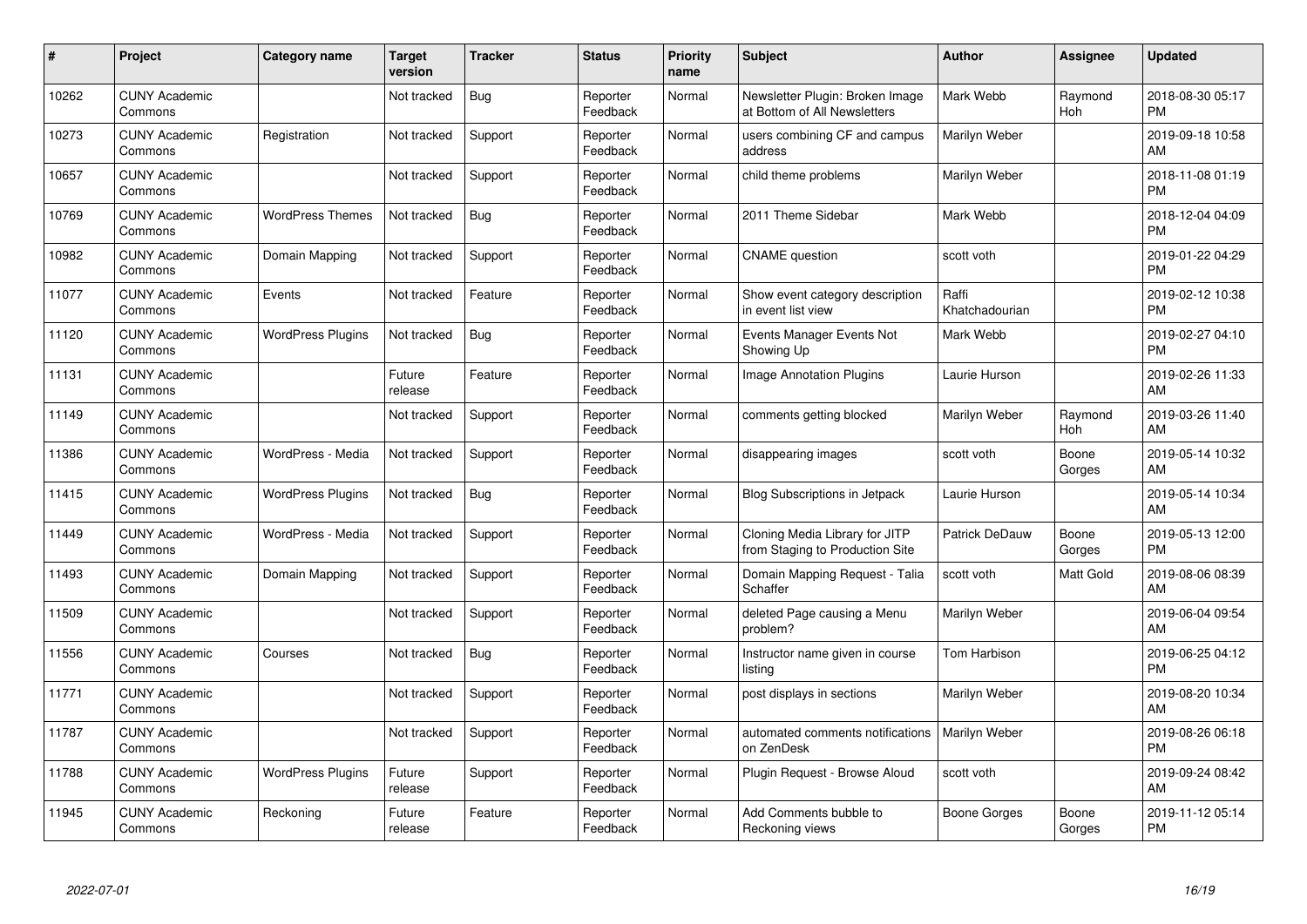| $\vert$ # | <b>Project</b>                  | Category name             | <b>Target</b><br>version | <b>Tracker</b> | <b>Status</b>        | <b>Priority</b><br>name | <b>Subject</b>                                                                                | <b>Author</b>        | Assignee        | <b>Updated</b>                |
|-----------|---------------------------------|---------------------------|--------------------------|----------------|----------------------|-------------------------|-----------------------------------------------------------------------------------------------|----------------------|-----------------|-------------------------------|
| 12004     | <b>CUNY Academic</b><br>Commons |                           | Not tracked              | Support        | Reporter<br>Feedback | Normal                  | Notifications for spam blog<br>comments                                                       | Gina Cherry          | Raymond<br>Hoh  | 2019-11-01 12:05<br><b>PM</b> |
| 12121     | <b>CUNY Academic</b><br>Commons | <b>WordPress Plugins</b>  | 2.0.3                    | Feature        | Reporter<br>Feedback | Normal                  | Embedding H5P Iframes on<br><b>Commons Site</b>                                               | Laurie Hurson        | Boone<br>Gorges | 2022-06-29 11:32<br>AM        |
| 12198     | <b>CUNY Academic</b><br>Commons |                           | Not tracked              | Bug            | Reporter<br>Feedback | Normal                  | Duplicate listing in My Sites                                                                 | Tom Harbison         |                 | 2019-12-09 05:50<br><b>PM</b> |
| 12350     | <b>CUNY Academic</b><br>Commons | <b>Blogs (BuddyPress)</b> | Not tracked              | Support        | Reporter<br>Feedback | Normal                  | URL creation problem                                                                          | Marilyn Weber        |                 | 2020-02-03 11:27<br>AM        |
| 12360     | <b>CUNY Academic</b><br>Commons | <b>WordPress Themes</b>   | Not tracked              | Bug            | Reporter<br>Feedback | Normal                  | site just says "DANTE We are<br>currently in maintenance mode,<br>please check back shortly." | Marilyn Weber        |                 | 2020-02-04 12:13<br><b>PM</b> |
| 12446     | <b>CUNY Academic</b><br>Commons | Groups (misc)             | Future<br>release        | Feature        | Reporter<br>Feedback | Normal                  | Toggle default site to group forum<br>posting                                                 | Laurie Hurson        | Laurie Hurson   | 2020-03-10 11:57<br>AM        |
| 12484     | <b>CUNY Academic</b><br>Commons |                           | Not tracked              | Support        | Reporter<br>Feedback | Normal                  | Sign up Code for COIL Course<br>starting in March                                             | Laurie Hurson        | Matt Gold       | 2020-03-02 02:26<br><b>PM</b> |
| 12741     | <b>CUNY Academic</b><br>Commons | <b>WordPress Plugins</b>  | Not tracked              | Support        | Reporter<br>Feedback | Normal                  | Tableau Public Viz Block                                                                      | Marilyn Weber        | Raymond<br>Hoh  | 2020-05-12 11:00<br>AM        |
| 13034     | <b>CUNY Academic</b><br>Commons |                           | Not tracked              | Support        | Reporter<br>Feedback | Normal                  | a site is asking people to join the<br>Commons to get a download                              | Marilyn Weber        |                 | 2020-07-12 07:23<br>AM        |
| 13255     | <b>CUNY Academic</b><br>Commons |                           | Not tracked              | Support        | Reporter<br>Feedback | Normal                  | Accessibility problems                                                                        | Marilyn Weber        |                 | 2020-09-01 05:48<br><b>PM</b> |
| 13328     | <b>CUNY Academic</b><br>Commons | Group Forums              | Not tracked              | Bug            | Reporter<br>Feedback | Normal                  | cross-posting in two related<br>groups                                                        | Marilyn Weber        | Raymond<br>Hoh  | 2020-09-15 10:39<br><b>PM</b> |
| 13975     | <b>CUNY Academic</b><br>Commons | Social Paper              | Not tracked              | Support        | Reporter<br>Feedback | Normal                  | can't approve comments on Social<br>Paper paper                                               | Marilyn Weber        |                 | 2021-02-12 09:33<br>AM        |
| 14074     | <b>CUNY Academic</b><br>Commons | WordPress (misc)          | Not tracked              | Support        | Reporter<br>Feedback | Normal                  | page password protection problem                                                              | Marilyn Weber        |                 | 2021-03-02 11:03<br>AM        |
| 14398     | <b>CUNY Academic</b><br>Commons |                           | Not tracked              | Support        | Reporter<br>Feedback | Normal                  | Events plug-in notification problem                                                           | Marilyn Weber        |                 | 2021-05-11 11:21<br>AM        |
| 14483     | <b>CUNY Academic</b><br>Commons | WordPress - Media         | Not tracked              | Bug            | Reporter<br>Feedback | Normal                  | Wordpress PDF Embed Stopped<br>Working after JITP Media Clone                                 | Patrick DeDauw       | Boone<br>Gorges | 2021-05-20 01:51<br><b>PM</b> |
| 14504     | <b>CUNY Academic</b><br>Commons |                           | Not tracked              | Publicity      | Reporter<br>Feedback | Normal                  | Adding showcases to home page<br>menu                                                         | Laurie Hurson        | Boone<br>Gorges | 2022-01-19 03:26<br><b>PM</b> |
| 14538     | <b>CUNY Academic</b><br>Commons |                           | Not tracked              | Support        | Reporter<br>Feedback | Normal                  | <b>Weebly To Commons</b>                                                                      | Laurie Hurson        |                 | 2021-09-14 10:47<br>AM        |
| 14629     | <b>CUNY Academic</b><br>Commons |                           | Not tracked              | Bug            | Reporter<br>Feedback | Normal                  | Possible Post Order Bug?                                                                      | <b>Syelle Graves</b> |                 | 2021-09-14 10:47<br>AM        |
| 14784     | <b>CUNY Academic</b><br>Commons |                           |                          | Support        | Reporter<br>Feedback | Normal                  | User report of logo problem when<br>using Customizer theme                                    | Marilyn Weber        |                 | 2021-09-17 10:25<br>AM        |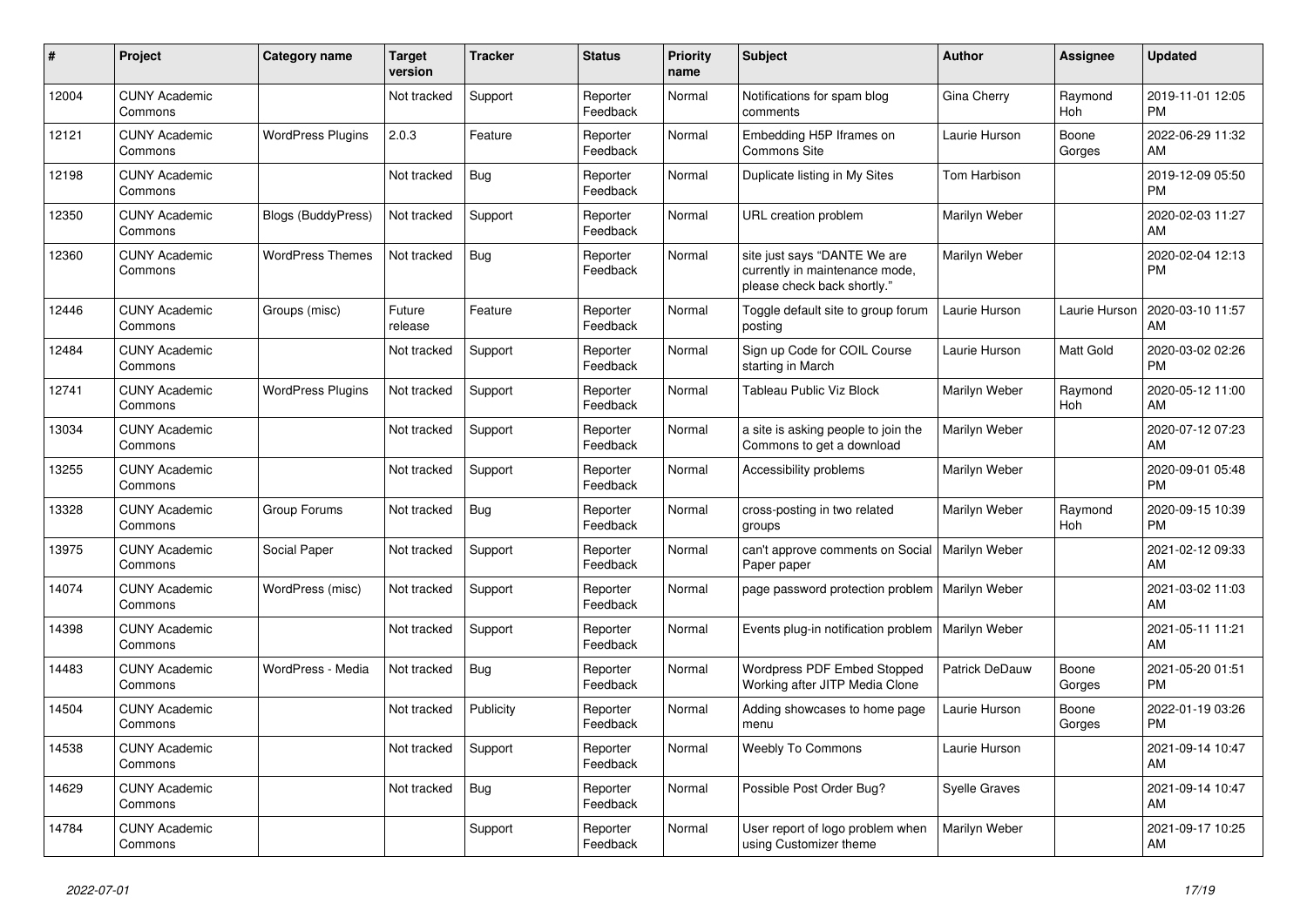| #     | Project                         | <b>Category name</b>     | <b>Target</b><br>version | <b>Tracker</b> | <b>Status</b>        | <b>Priority</b><br>name | <b>Subject</b>                                                                                  | <b>Author</b>           | <b>Assignee</b>     | <b>Updated</b>                |
|-------|---------------------------------|--------------------------|--------------------------|----------------|----------------------|-------------------------|-------------------------------------------------------------------------------------------------|-------------------------|---------------------|-------------------------------|
| 14842 | <b>CUNY Academic</b><br>Commons |                          | Not tracked              | Support        | Reporter<br>Feedback | Normal                  | Question about widgets and block<br>editor                                                      | Gina Cherry             |                     | 2021-10-06 03:01<br><b>PM</b> |
| 14900 | <b>CUNY Academic</b><br>Commons |                          | Not tracked              | Support        | Reporter<br>Feedback | Normal                  | previous theme?                                                                                 | Marilyn Weber           |                     | 2021-10-25 10:31<br>AM        |
| 14983 | <b>CUNY Academic</b><br>Commons | WordPress (misc)         | Not tracked              | Support        | Reporter<br>Feedback | Normal                  | "Read More" tag not working                                                                     | Rebecca Krisel          | Raymond<br>Hoh      | 2021-11-23 01:17<br><b>PM</b> |
| 15169 | <b>CUNY Academic</b><br>Commons |                          | 2.0.3                    | Support        | Reporter<br>Feedback | Normal                  | new Prelude website zipfiles for<br>custom theme and other files.                               | Marilyn Weber           |                     | 2022-06-29 11:32<br>AM        |
| 15176 | <b>CUNY Academic</b><br>Commons |                          | Not tracked              | Support        | Reporter<br>Feedback | Normal                  | Archiving Q Writing & Old<br>Wordpress Sites on the Commons                                     | Laurie Hurson           |                     | 2022-02-08 10:28<br><b>AM</b> |
| 15242 | <b>CUNY Academic</b><br>Commons | Performance              | Not tracked              | <b>Bug</b>     | Reporter<br>Feedback | Normal                  | Slugist site                                                                                    | Raffi<br>Khatchadourian | Boone<br>Gorges     | 2022-02-07 11:14<br><b>AM</b> |
| 15260 | <b>CUNY Academic</b><br>Commons |                          |                          | Support        | Reporter<br>Feedback | Normal                  | Diacritical markings   European<br><b>Stages</b>                                                | Marilyn Weber           |                     | 2022-02-04 08:16<br>AM        |
| 15370 | <b>CUNY Academic</b><br>Commons |                          |                          | Support        | Reporter<br>Feedback | Normal                  | All-in-One Event Calendar?                                                                      | Marilyn Weber           |                     | 2022-02-17 11:03<br>AM        |
| 15516 | <b>CUNY Academic</b><br>Commons | <b>WordPress Plugins</b> |                          | Bug            | Reporter<br>Feedback | Normal                  | Can't publish or save draft of post<br>on wordpress.com                                         | Raffi<br>Khatchadourian | Raymond<br>Hoh      | 2022-03-02 05:52<br><b>PM</b> |
| 15613 | <b>CUNY Academic</b><br>Commons |                          | 2.0.3                    | Feature        | Reporter<br>Feedback | Normal                  | Adding "Passster" plugin                                                                        | Laurie Hurson           |                     | 2022-06-29 11:32<br><b>AM</b> |
| 15655 | <b>CUNY Academic</b><br>Commons |                          | 2.0.3                    | Support        | Reporter<br>Feedback | Normal                  | Event Aggregator plugin?                                                                        | Marilyn Weber           |                     | 2022-06-29 11:32<br>AM        |
| 15923 | <b>CUNY Academic</b><br>Commons |                          | Not tracked              | Feature        | Reporter<br>Feedback | Normal                  | <b>Bellows Plugin Adjustments</b>                                                               | Laurie Hurson           |                     | 2022-04-20 10:10<br><b>AM</b> |
| 16099 | <b>CUNY Academic</b><br>Commons |                          |                          | Support        | Reporter<br>Feedback | Normal                  | request for Newsletter Glue                                                                     | Marilyn Weber           |                     | 2022-05-13 12:14<br><b>PM</b> |
| 16110 | <b>CUNY Academic</b><br>Commons |                          |                          | Support        | Reporter<br>Feedback | Normal                  | remove Creative Commons<br>license from pages?                                                  | Marilyn Weber           | Raymond<br>Hoh      | 2022-05-17 06:11<br><b>PM</b> |
| 16245 | <b>CUNY Academic</b><br>Commons | WordPress (misc)         |                          | <b>Bug</b>     | Reporter<br>Feedback | Normal                  | Save Button missing on<br><b>WordPress Profile page</b>                                         | scott voth              | Raymond<br>Hoh      | 2022-06-16 03:09<br><b>PM</b> |
| 16290 | <b>CUNY Academic</b><br>Commons |                          |                          | Feature        | Reporter<br>Feedback | Normal                  | Add Table Of Contents Block<br>plug-in                                                          | Raffi<br>Khatchadourian |                     | 2022-06-24 10:26<br>AM        |
| 1456  | <b>CUNY Academic</b><br>Commons | Group Invitations        | Future<br>release        | Feature        | Reporter<br>Feedback | Low                     | Invite to Group Button from Profile<br>Field                                                    | <b>Matt Gold</b>        | Samantha<br>Raddatz | 2015-11-09 05:59<br><b>PM</b> |
| 6356  | <b>CUNY Academic</b><br>Commons | <b>WordPress Plugins</b> | Future<br>release        | Bug            | Reporter<br>Feedback | Low                     | Should Subscribe2 be<br>deprecated?                                                             | Luke Waltzer            |                     | 2017-03-20 12:20<br><b>PM</b> |
| 8675  | <b>CUNY Academic</b><br>Commons | User Onboarding          | Future<br>release        | Bug            | Reporter<br>Feedback | Low                     | Add new User search screen calls<br>for the input of email address but<br>doesn't work with one | Paul Hebert             | Boone<br>Gorges     | 2017-10-11 11:17<br>AM        |